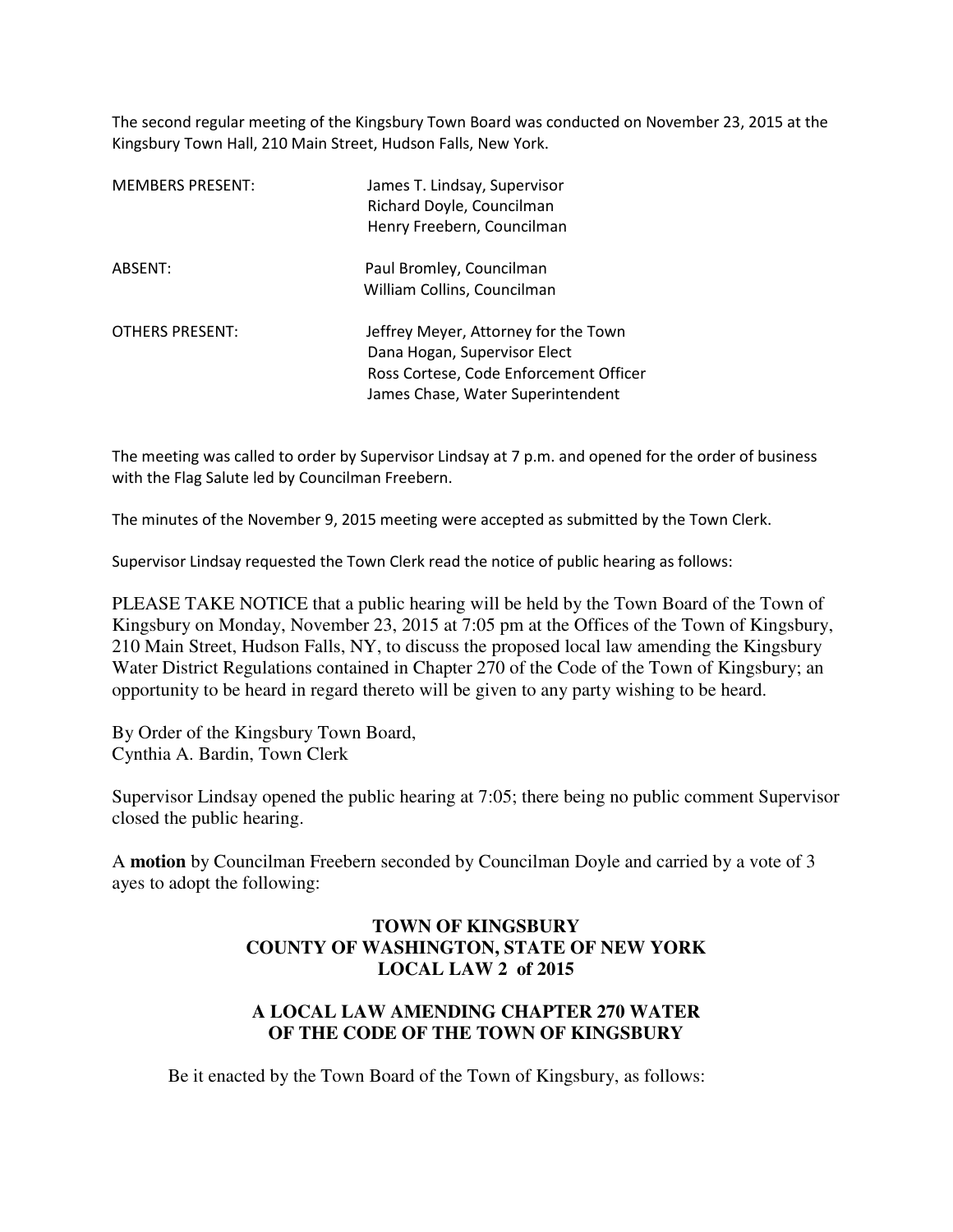## **SECTION 1. SHORT TITLE AND APPLICABILITY.**

This Local Law shall apply to Chapter 270 of the Code of the Town of Kingsbury, entitled "Water" regulating the water supply systems and use of water in the Town of Kingsbury.

## **SECTION 2. DECLARATION OF POLICY.**

The Town Board of the Town of Kingsbury, following a review of the current chapter entitled "Water" of the Town Code of the Town of Kingsbury, believes that numerous amendments to the existing chapter are required in order to bring the Local Law into compliance with current NYS regulations. After due deliberation, the Town Board further believes standard regulations should be adopted to regulate the construction, use, operation and maintenance of water supply systems, including more uniform billing practices.

## **SECTION 3. AMENDMENT.**

Chapter 270 of the code of the Town of Kingsbury shall be deleted in its entirety and replace with the following:

## **Section 270-1. Purpose.**

This chapter shall regulate the construction, use, operation and maintenance of water supply systems in the Town of Kingsbury and shall include the regulation of service connections and to grant to the Town Board of the Town of Kingsbury the power to establish rents, rates, penalties and minimum charges.

## **Section 270-2. Application for Service.**

- A. All applications for the use of water in the Town of Kingsbury (hereafter referred to as the "Town"), must be made, in writing, on a form provided by the Water Department (hereafter referred to as the "Department"). On acceptance by the Department, the application shall constitute a contract between the Town and the applicant obligating the applicant to pay the Town its established rates and to comply with the rules and regulations.
- B. Applications of contractors, builders and others for temporary service will be accepted, written permits will be issued and temporary water service will be supplied providing it does not interfere with use of water for general purposes, and that the use of water from any hydrant shall be strictly enforced in accordance with this Chapter. Customers requiring temporary service shall reimburse the Department for its expense in connection with providing the necessary temporary service connection, and a deposit specified by the Department may be required.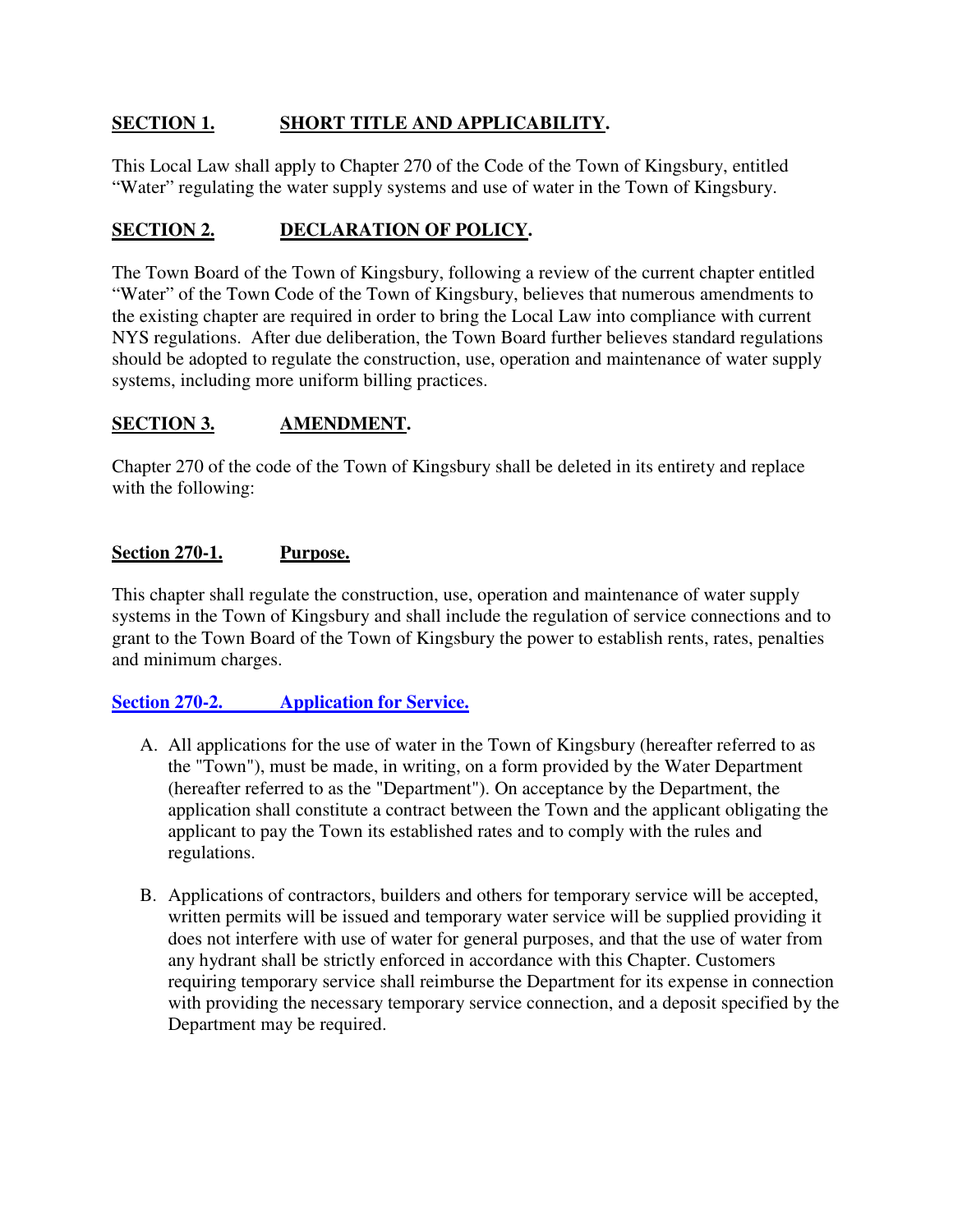- C. No agreement will be entered into by the Department with any applicant for water service until all charges due from the applicant for water or services at any premises now or heretofore owned or occupied by him which are in arrears shall have been paid.
- D. Acceptance and/or approval of the water service application of any new applicant, or the providing of increased service to any existing water user: requiring water for other than normal domestic purposes; requiring daily quantities of water which, in the opinion of the Department, are excessive as to total daily quantity or rate of use during any portion of the day; whose requirements for water, in the opinion of the Department, will in any way limit the ability of the particular water supply and distribution system to provide satisfactory water service to all then-existing water users, shall be subject to the review and approval of the Department. Where necessary, in the opinion of the Department, the applicant shall provide at his own expense such water conservation, storage or flowlimiting facilities or such other devices necessary to obtain the approval of the Department. The Department reserves the right to refuse or limit service to any new applicant or existing water user if the foregoing requirements are not met to the Department's satisfaction.

## **Section 270-3. Installation of Services.**

- A. Who can make installations and requirements.
	- 1. No person shall make any attachment with the mains of the Town nor may make any repairs, additional to or alterations with the service waterlines unless authorized by the Department.
	- 2. A separate service line shall be required for each dwelling or commercial building as specified under Subsection  $E$ . In cases of multiple occupancy, the size and number of separate service lines required shall be at the sole discretion of the Department.
	- 3. Any existing consumer in violation of these requirements may be notified on 30 days' written notice from the Department to conform to this regulation.
- B. Openings in public ways.
	- 1. Whenever a property owner, contractor or subdivision developer has to open a trench on any Town road, he must obtain from the Town Highway Superintendent a road-cutting permit.
	- 2. Public safety. Whenever any street or public grounds shall be opened for the purpose of making a connection with the mains or for laying any waterlines or fixtures, the public safety and convenience shall be duly regarded and the street or public place shall be restored to its original condition as soon as possible; and whenever a trench is opened, bridges for the safety and convenience of the public shall be provided and, if left open at night, such excavations and bridges shall be guarded with barricades, and lights shall be displayed to warn and protect the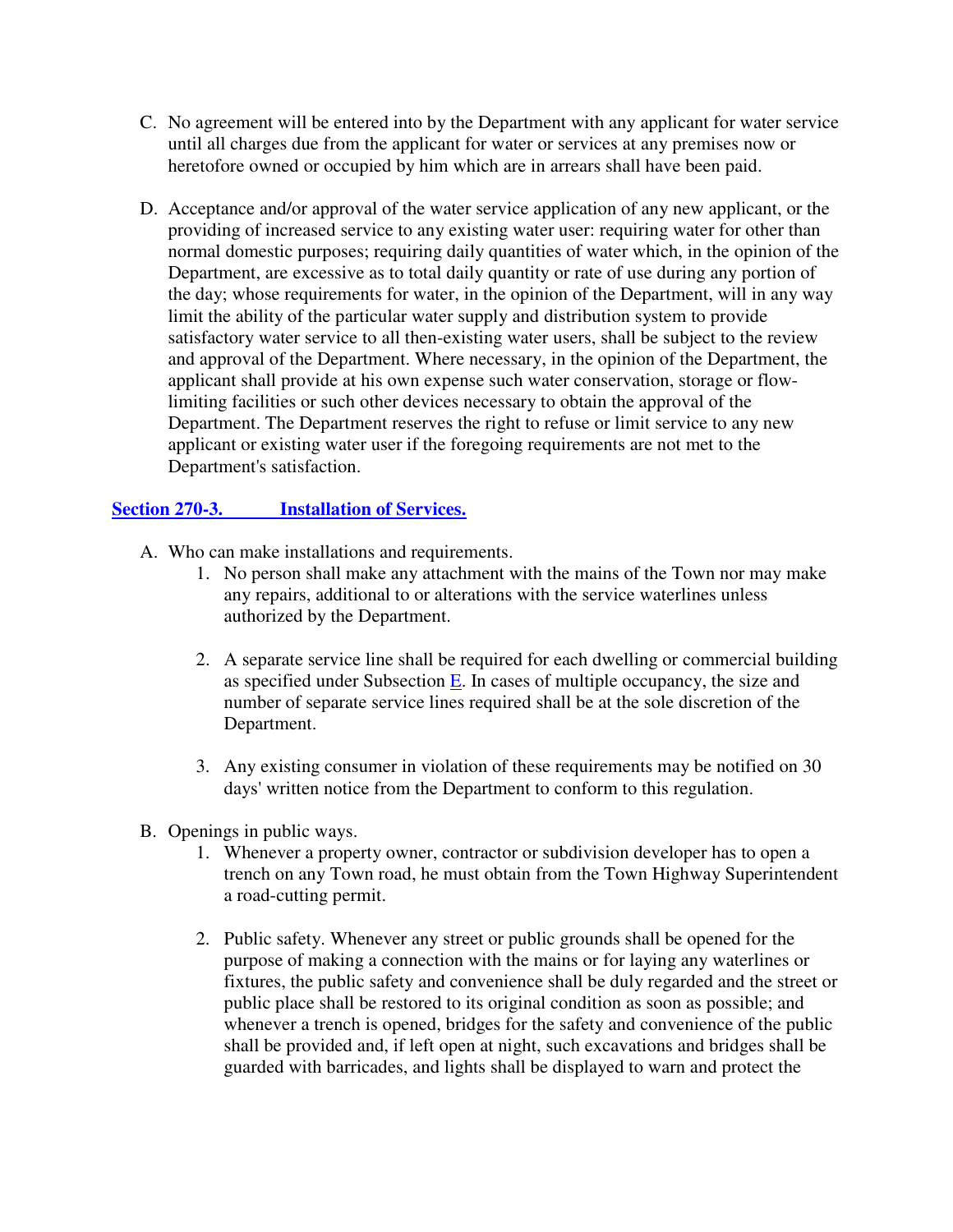public. The application must contain from the Highway Department the required permit and display the same in the Town of Kingsbury.

- 3. Insurance. Before any work may occur on any street or public grounds, the applicant shall provide the Department with a certificate of insurance naming the Town of Kingsbury and the Department as additional insureds. The Town shall have the right to review and approve liability insurance coverage in their sole discretion.
- C. Ownership.
	- 1. At their own expense, the applicant shall install from the curb box to the meter on the premises a service line and service connections, all to be approved by the Department. Every service line must have a stopcock of an approved type at the property or easement line and be provided with an iron curb box and cover. This stopcock may not be used by the customer for turning on or shutting off the water supply but is for the exclusive use of the Department.
	- 2. The service line and service connections from the curb box to the meter shall at all times remain the sole property of the applicant, in whom title thereto shall vest. All service lines installed shall have no sweat joint between the curb box and the meter.
- D. Maintenance and replacement.
	- 1. The customer, at his/her own expense, will maintain and protect from freezing and when necessary replace such service line and service connections, specifications for which are contained in Subsection E.
	- 2. Should a leak occur in a service line, the owner shall forthwith cause the same to be repaired at his/her own expense. Should the owner fail to effect such repair after two days' written notice from the Department, the district will cause the water service to be discontinued until such repair has been made.
- E. Service line specifications.
	- 1. All service lines shall have a minimum cover of 72 inches below the surface of the ground, and in no case will any waterline be allowed to be laid in any sewer or drain trench, nor will any drainage into a waterline trench be permitted.
	- 2. All service lines shall not be less in size than three-quarter-inch inside diameter and shall be United States Government Specification Type K soft-tempered copper tubing, High Density PolyEthylene pressure rated at no less than 200 psi, or C900 or equivalent water pipe, where approved by the Department with only mechanical joints underground; over 100 feet: one inch minimum in size is required. For service three inches in diameter, or larger, ductile iron double cement lined class 52 pipe of quality equal to American Water Works Association or federal specifications, and of weight suitable for service under a pressure equivalent to at least 350 pounds per square inch are required. The Department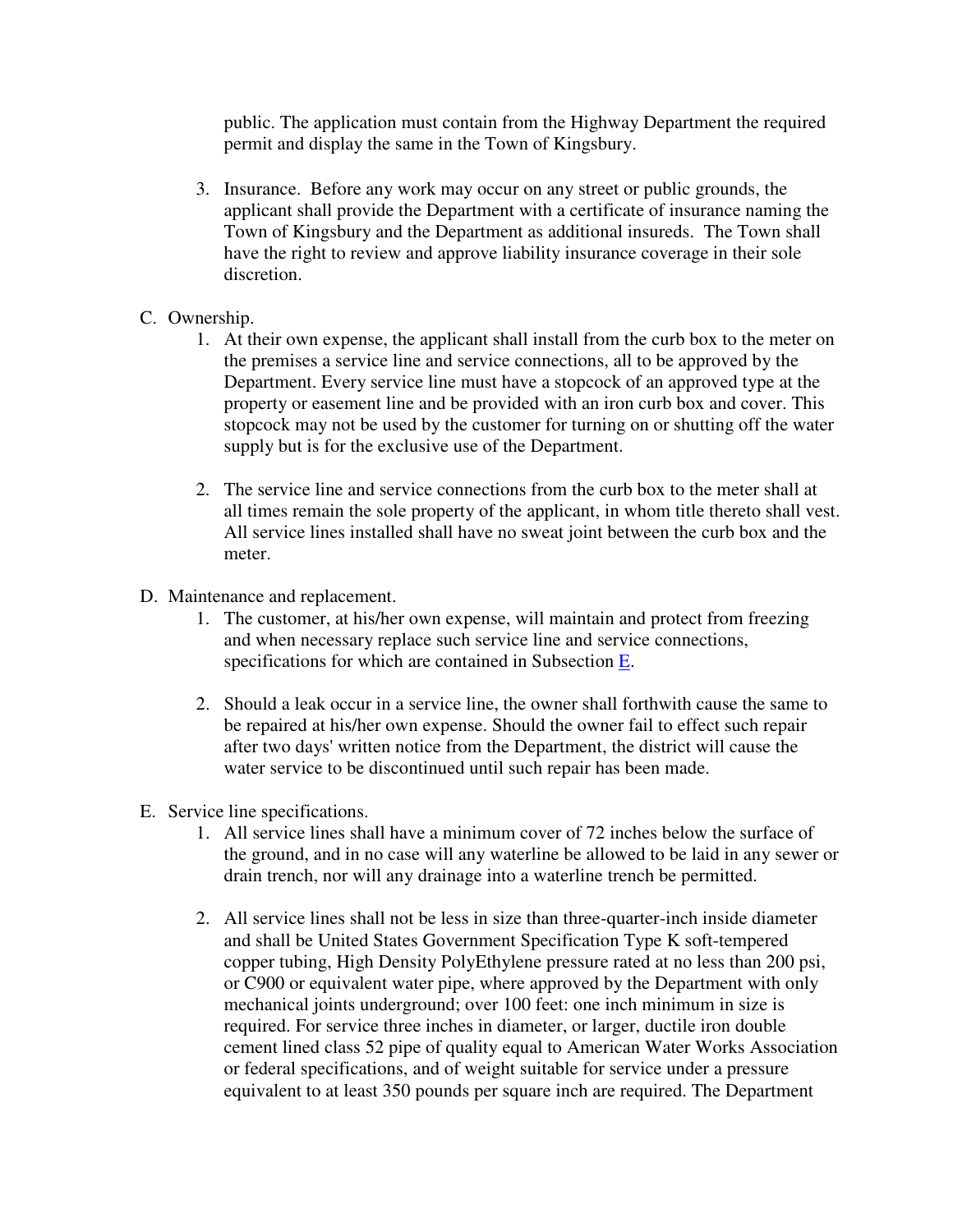reserves the right in all cases to stipulate the size and type of service lines to be used.

- F. Service connection specifications and rules.
	- 1. All tapping shall be performed under the supervision of the Department. No tapping will be done after November 1 and before April 1 unless weather permits at the sole discretion of the Department.
	- 2. The curb stop and box will be placed at the easement or property line.
	- 3. No outlet through which water can be taken between the meter and the district's main in the street will be permitted.
	- 4. No red or white lead will be permitted to be used on joints between the meter and the main.
	- 5. No one shall leave the stopcock open nor allow the water to run on the premises after making any new connection with the street main or after making any new extension or attachment in unoccupied premises, but in cases where the work is a simple extension or additional attachments on consumer's side of the meter, in places where the water is then in use, the installer may leave the water on.
	- 6. Except on the pipes on the consumer's side of the meter, no additions or alterations whatsoever in or about public or private water pipes shall be made by any person until application therefor has been made to the Department and a written permit given therefor.
	- 7. When the supply of water to any premises has been turned off by the direction of the Department, service shall only be returned by and with the authority of the Department.
	- 8. If any building is razed, moved or abandoned, it will be the responsibility of the owner or authority which requires such razing, moving, abandonment or other modification by virtue of public improvement to notify the Water Department to remove the meter. The owner shall discontinue the water service line by physically removing the service line connection at the corporation valve and replacing it with a brass plug or other approved method, under the supervision of the Water Department and/or agent.

## **Section 270-4. Installation of meters; specifications; fees.**

A. An individual meter shall be required for each separate service line to a premises. The users of water shall at no time tamper with the meter. Any tampering with the water meter shall constitute a violation of this Chapter.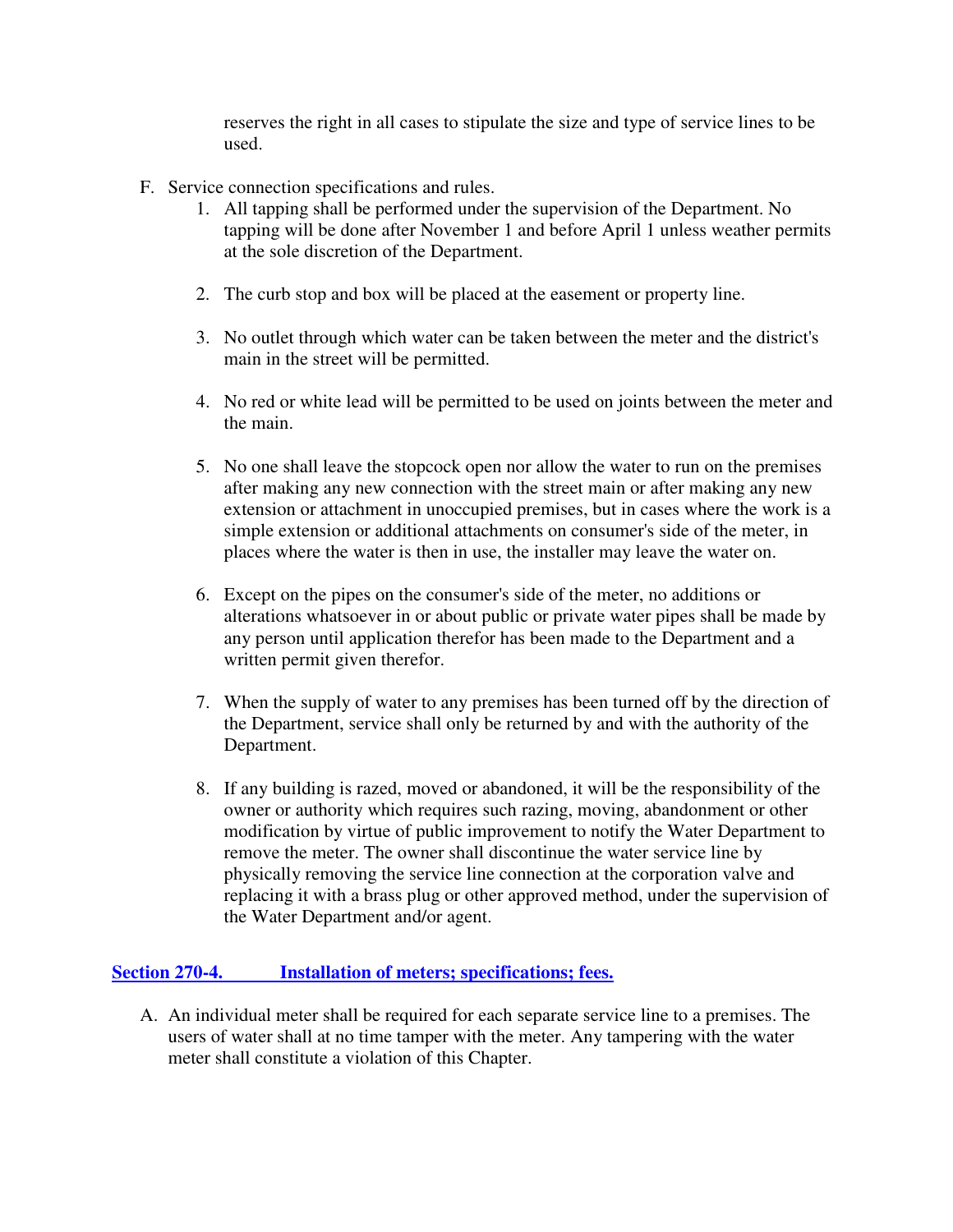- B. All water meters will be purchased from the Department, except as set forth hereafter. All meters will be purchased at the owner's expense. The water district will be responsible for installation, removal, maintenance and testing of said water meters, and all water meters will become water district property.
- C. Submetering will not be permitted.
- D. Meters larger than two inches shall be furnished by the Water Department at the owner's expense and shall be set at or near the property line or in a place designated by the Department, and all expense in connection with its proper housing, including a bypass for testing, shall be borne by the customer. Such meters shall be maintained and repaired at the expense of the owner.
- E. The Department reserves the right to remove, test and repair any meter at any time.
- F. Vacation of premises; fee.
	- 1. If any premises is vacated, the consumer may, on written notification to the Department, request that the water meter be removed and stored with the water being shut off at the curb. A service fee for water meter removal and storage shall be due and payable prior to service and set by resolution of the Town Board.
	- 2. During the period the meter is out of service, consumer shall be billed as unmetered property.
	- 3. When service is again requested, the district will reestablish service for a fee as set by resolution of the Town Board from time to time.
- G. Meters will at all times be protected from freezing. In the event that the meter is damaged by freezing or other external cause, the Department will repair or replace the meter at the expense of the consumer for the cost of repairs. The owner shall be responsible for applicable charges associated with any water lost as a result of freezing or other external causes
- H. The district will maintain, repair and test, when necessary, all meters. The Department reserves the right to remove and test the meters as required. In case of a disputed account involving the accuracy of a meter, the Department will test the meter upon the request of the owner. A fee as set by resolution of the Town Board from time to time is required. In the event that the meter is found to over-register in excess of 2% at any flow rate within normal test flow limits, the fee will not be charged to the owner; otherwise it will be retained by the District as a charge and included on the next water bill.

**Section 270-5. Payment for water service; reading of meters.**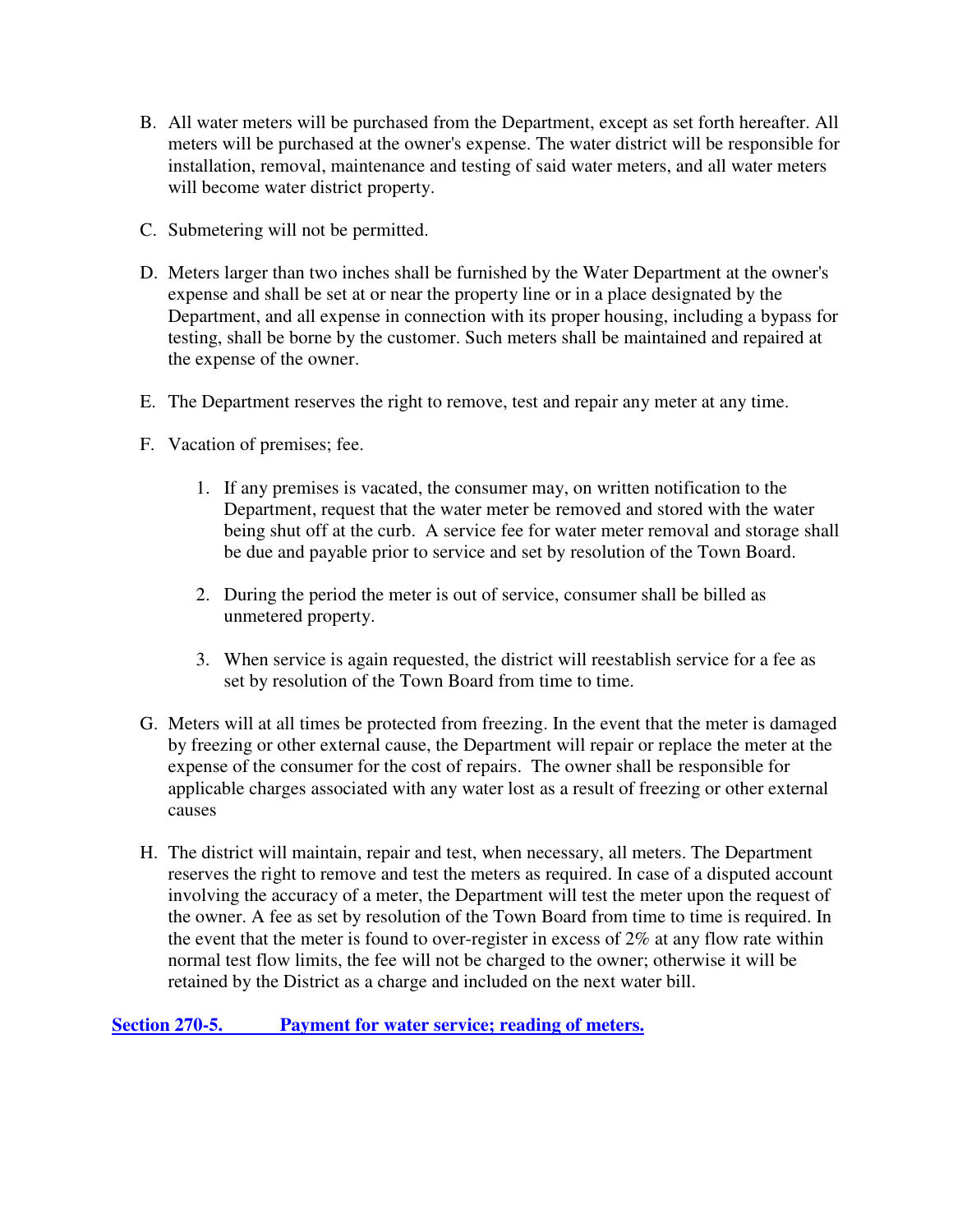- A. All bills are payable in accordance with the terms of the applicable service classification. For new services installed at any time during the billing period, the minimum charge and the amount of water allowed thereunder will be billed.
- B. Reading of meters shall occur as follows:
	- a. Residential Property will be read and billed quarterly March 31, June 30, September 30, and December 31.
	- b. Commercial Property will be read and billed at the end of every month.
- C. The quantity recorded by the meter shall be considered the amount of water passing through the meter, which amount shall be conclusive on both the customer and the Department, except when the meter has been found to be registering inaccurately, or has ceased to register. In such cases, the quantity may be determined by the average registration of new meter, or the average registration of the old meter based on the average monthly use during the preceding six months prior to the inaccurate reading, or adjusted based on the tested percent of over registration, whichever method is representative, in the Department's opinion, of the conditions existing during the period in question.
- D. Any consumer finding an overcharge or undercharge in his statement is requested to report the error before paying the bill so that it may be corrected.
- E. All bills are due and payable without penalty 20 days after date thereof. All water charges by the Department shall be in lien upon which or in connection with which such water is used. If such charges are not received within 20 days from date due, a penalty of 10% of the amount of their bill shall be added to the bill for late payment.
- F. If any water account remains unpaid 90 days after the bill for the same has been rendered, the Accounting Office shall serve a notice upon the delinquent property owner, and if such account remains unpaid for 10 days thereafter, the premises may be deprived of water until all arrearages are paid in full.
- G. If at the end of November there are any amounts still due and owing on said water account, said amount will be forwarded to the Washington County Treasurer's office and added to the following year's Town/County property taxes.
- H. All water rents must be paid by the owners and will be billed to them only.

**Section 270-6. Rules and regulations for water service, fire hydrants and service lines; restrictions on water use; violations.** 

- A. Water service may be discontinued by the Department for any one of the following reasons:
	- 1. For use of water other than as represented in customers' applications or through branch connections on the street side of the meter or place reserved therefor.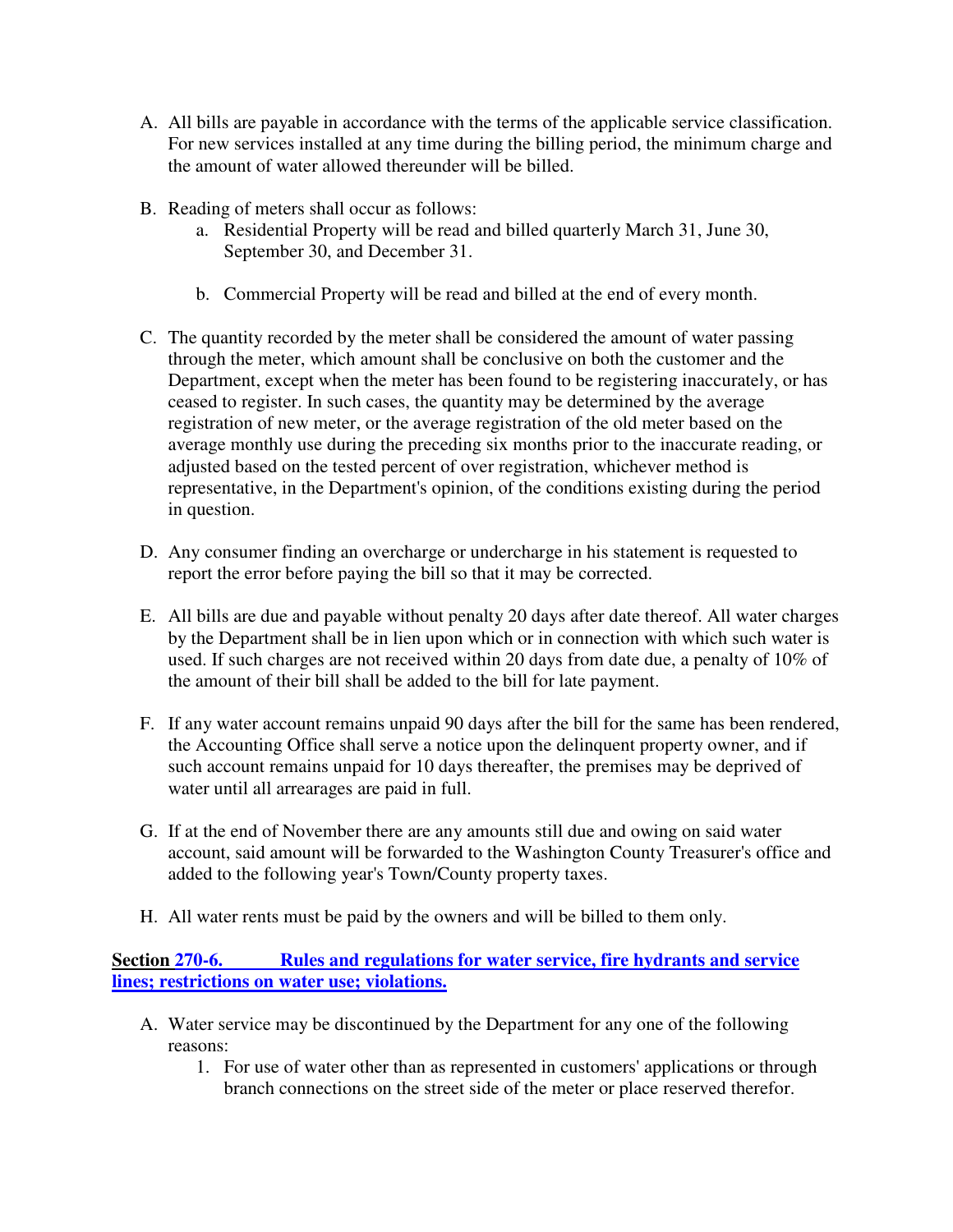- 2. For willful waste by use of water through improper and imperfect pipes, or by any other means.
- 3. For molesting any service line, seal or meter.
- 4. For nonpayment of bills for water or services rendered by the Department in accordance with these rules and regulations.
- 5. For cross-connecting pipes carrying water supplied by the Department with any other source of supply or with any apparatus which may endanger the quality of the Department's water supply.
- 6. For refusal of reasonable access to the property for the purpose of reading, repairing, testing or removing meters or inspecting water piping and other fixtures.
- 7. For violation of the rules of the Department as set forth in its rules and regulations.
- 8. For failure to repair leaky service lines after two days' notice.
- B. No person shall open or interfere with the fire hydrants or draw water therefrom without permission from the Department or, in case of fire, by the chiefs of the fire departments or their assistants.
- C. In the interest of public health, the Department will not permit its mains or service lines to be connected in any way to any piping, tank, vat or other apparatus which contains liquids, chemicals or any matter which may flow back into the Department's service lines or mains and consequently endanger the water supply.
- D. Upon receipt of an application for a new service or for the reinstatement of an existing service, the Department will assume that the piping and fixtures which the service will supply are in proper order to receive the same, and the Department will not be liable in any event for any accident, breaks or leakage arising in any connection with the supply of water or failure to supply the same.
- E. Any person who damages any street hydrant shall be liable for the actual damages sustained to the hydrant as well as the loss of water wasted before the hydrant can be shut off.
- F. The Department undertakes to use reasonable care and diligence to provide a constant supply of water at a reasonable pressure to customers, but reserves the right, at any time without notice, to shut off the water in its mains for the purposes of making repairs or extensions or for other purposes, and it is expressly agreed that the Department shall not be liable for a deficiency or failure in the supply of water or the pressure thereof for any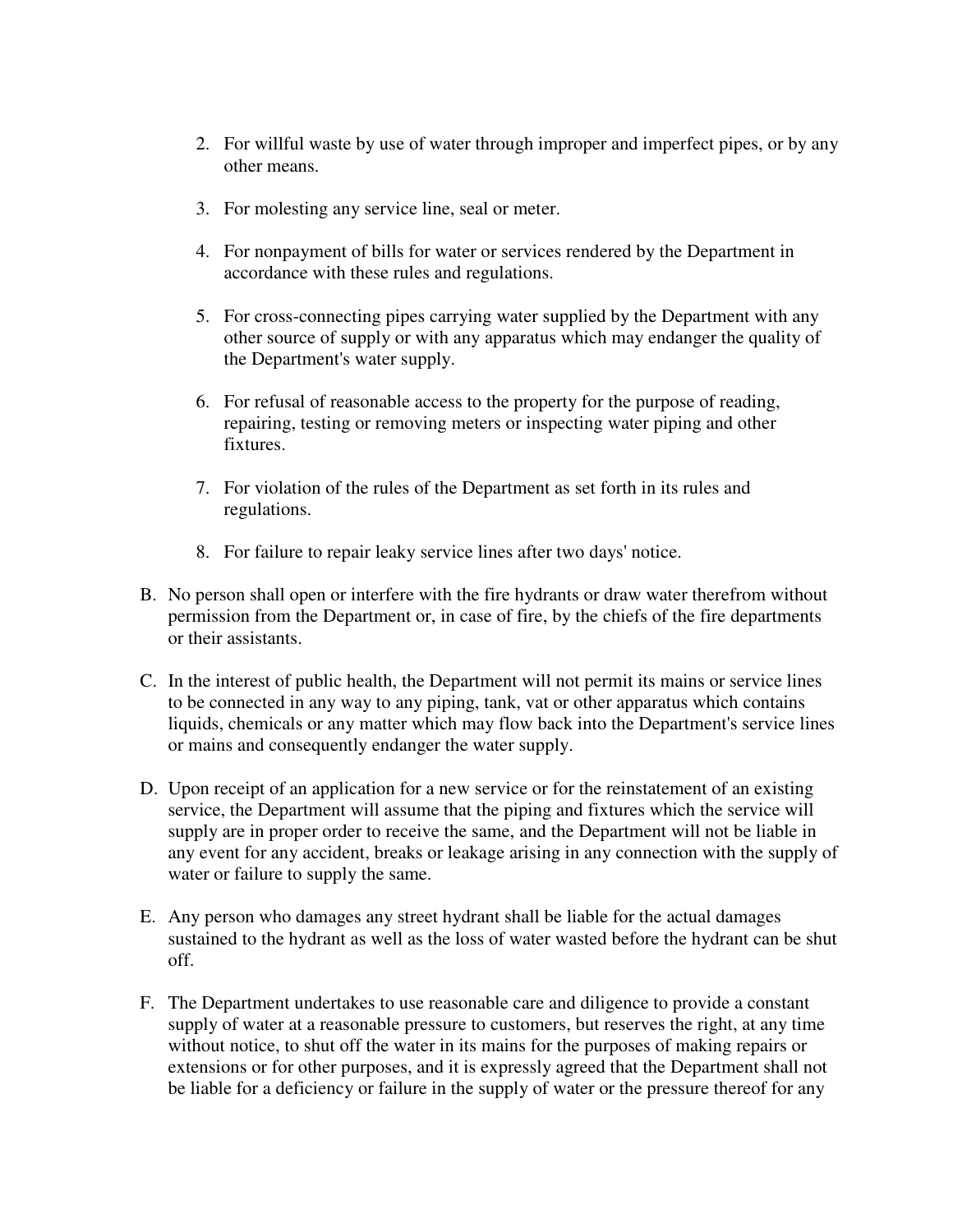cause whatsoever, nor for any damage thereby or by the bursting or breaking of any main or service line or any attachment to the Department's property. All applicants having boilers upon their premises depending upon the pressure in the Department's pipes to keep them supplied are cautioned against danger of collapse, and all such damage shall be borne exclusively by the applicant.

G. In those cases where a customer-owned service line is frozen, the thawing shall be done at the expense of the customer. To avoid a recurrence of freezing, the Department may order an examination of the customer's service line and, if the same is not at a depth of 72 inches as required, the Department reserves the right to require it to be so relocated before service is resumed.

## **Section 270-7. Establishment of rents, penalties and minimum charges.**

- A. Payment. Bills for water used or services performed by the Department shall be paid to the Receiver of Taxes and/or the Town Clerk.
- B. Establishment of rents.
	- 1. Property within the district shall be divided into two classifications
		- a. Residential Property shall be defined as property used for human habitation containing less than four dwelling units as classified by NYS Office of Real Property Services classification code in the 200- Residential category; and low volume businesses where the total water consumption by the property owner shall be less than 40,000 gallons annually. All property owners shall be evaluated annually to determine residential occupancy and total water usage to determine "low volume business" classification.
		- b. Commercial Property shall be defined as all other property containing four or more residential dwelling units and all business and commercial property that does not meet the low volume business classification.
	- 2. Water rents, rates, penalties and charges are as may be established by Town Board resolution.
- C. Minimum charge. No bill will be rendered or payment accepted for less than the minimum charge for each billing period.
- D. Private fire-protection service. Large connections for fire protection by means of automatic sprinklers or standpipes shall be considered for approval upon special application to the Town.
	- 1. Sprinkler head fire protection.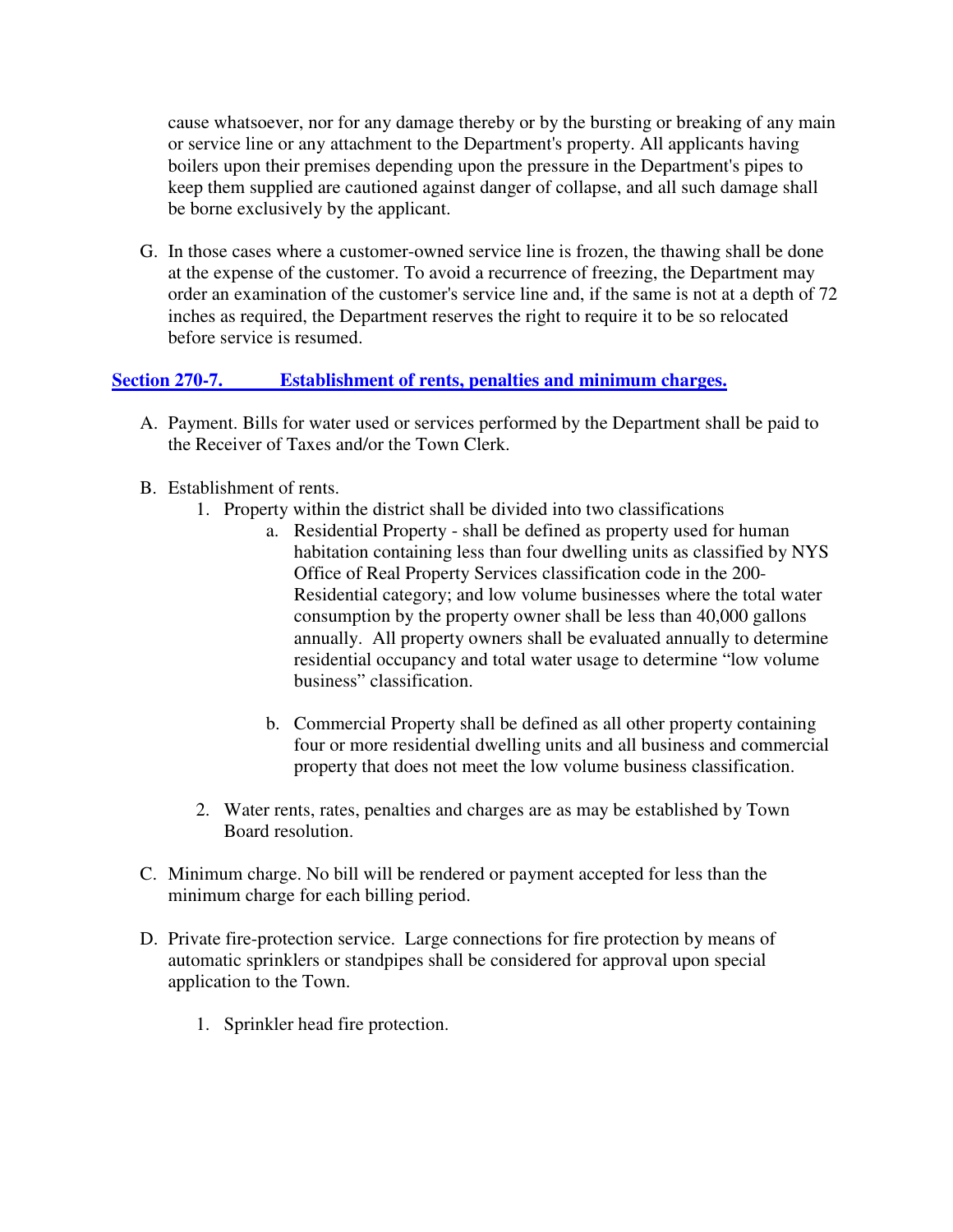- a. Any and all sprinkler systems installed in residences, multiple dwellings and commercial buildings (i.e., any and all building) shall meet the requirements of the following:
	- i. New York State Department of Health State Sanitary Code, revised as of January 6, 1993, and as it may subsequently be amended.
	- ii. National Fire Protection Association Standards for Installation of Sprinkler System, latest revisions.
	- iii. According to Article II, Cross-Connections, of this Chapter.
- b. The Department reserves the right to require the furnishing of detailed drawings showing the proposed installation and to approve or disapprove the type of valving to be installed on such a system and to inspect by its own forces or duly authorized representatives any such installation, past, present or future, and to require that the standards outlined in Subsection  $D(1)(a)$  be met.
- 2. Private water distribution system, hydrant protection.
	- a. Any and all private water supply distribution systems installed within the Town, equipped with hydrants for fire protection, shall conform to the requirements of the following:
		- i. New York State Water Resources Commission Rules and Regulations Governing Water Supply Applications, dated 1966, as the same may be amended and adopted.
		- ii. New York Fire Insurance Rating Organization.
	- b. Detailed plans and drawings of any and all such installations shall be furnished for the approval of the Department before any permit to make such installation or build shall be issued and to inspect the same during construction to guarantee compliance.
	- c. The Department reserves the right to require any sprinkler system installation or any hydrant system installation installed prior to the date of this chapter to be brought up to the standards referred to at any time.
- E. Water for construction. Water for contractors, builders and other temporary purposes (§ 272-2B) will be billed from \$30 upward for such privilege, according to the estimated amount of water to be used or metered at the discretion of the Department. The willful waste of water under temporary permits shall constitute a violation of this chapter, and the Department may cancel such permit.

Section 270-8. New water systems or extensions of water mains.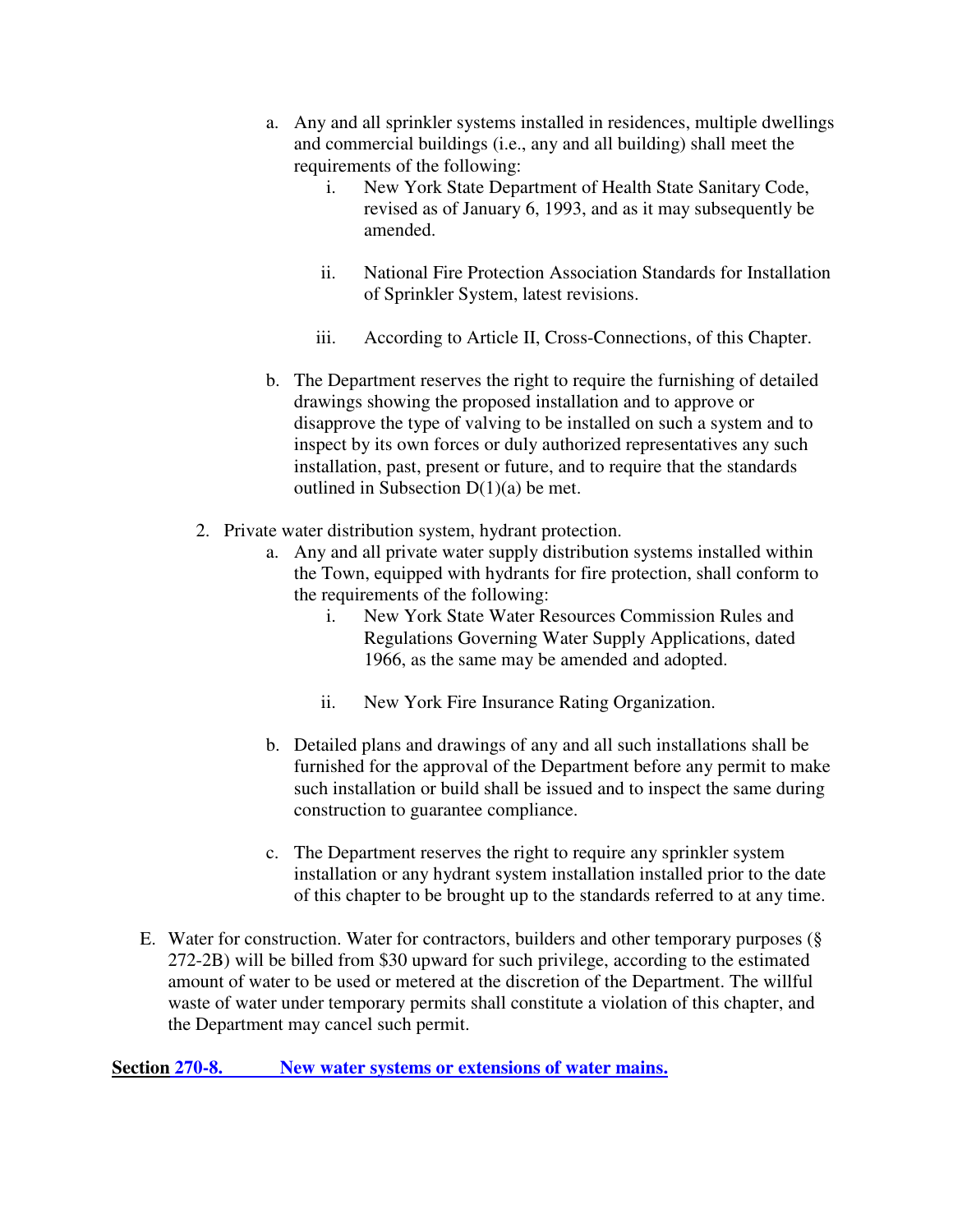The procedures to be followed by owners of developments in the Town of Kingsbury who propose to install new water mains shall be in accordance with the rules and regulations of the Department and as enumerated in the following sections:

- A. The owner or his engineer shall furnish the Department with two prints of the proposed overall development plan on which are indicated the required water mains and appurtenances. The Department shall also furnish to the owner the Department's requirements regarding materials of construction and specifications for pipe, fittings, valves, hydrants and appurtenances. After this plan has been approved by the Department, one copy will be filed with said Department. Maps shall be 24 inches by 36 inches in size, drawn to the scale of one inch equals 50 feet.
- B. Before the owner is ready to file his map with the Department of Health, he shall furnish the Department, for its approval, with a copy of the proposed map, on which will be indicated the size of the water mains and appurtenances along with construction specifications, in writing, which should be consistent with the requirements of the Department furnished under Subsection A above.
- C. The water mains will be installed under the supervision of the Town-designated engineer and the Department, and upon completion, one Mylar of as-built plans of the completed installation shall be furnished to the Department by the owner.
- D. Upon completion of construction, the entire water system must be turned over to the Town. However, before the Town will undertake to take over such water system so installed in private developments, the developer must transfer its right, title, interest and ownership to the Town for the normal consideration of \$1 before it will undertake to keep it in operation and repair. The Town must be furnished satisfactory proof that either the streets in which the water mains are laid have been dedicated and accepted by proper public authority or instruments granting easements to the Town in a form to be recorded in Washington County Clerk's office with a satisfactory title company certificate showing the same to be executed by all owners and mortgagees or other lienors, and that all valve boxes have been located and placed at the right levels.
- E. Upon satisfactory completion of the above sections, the Department will then advise the New York Fire Insurance Rating Organization accordingly.

## **Section 270-9. Penalties for offenses.**

A. The Town Board of the Town of Kingsbury may discontinue water service and shut off the supply from any premises, the owner or occupant of which has failed to comply with the provisions of this article or any rules and regulations relating to the character and construction and maintenance of pipes and connections and the use of the water. Such service will not be resumed until the cause for such discontinuance is removed and the expense of shutting off and turning on the water is paid. This remedy may be used alone or in conjunction with any other remedies set forth herein.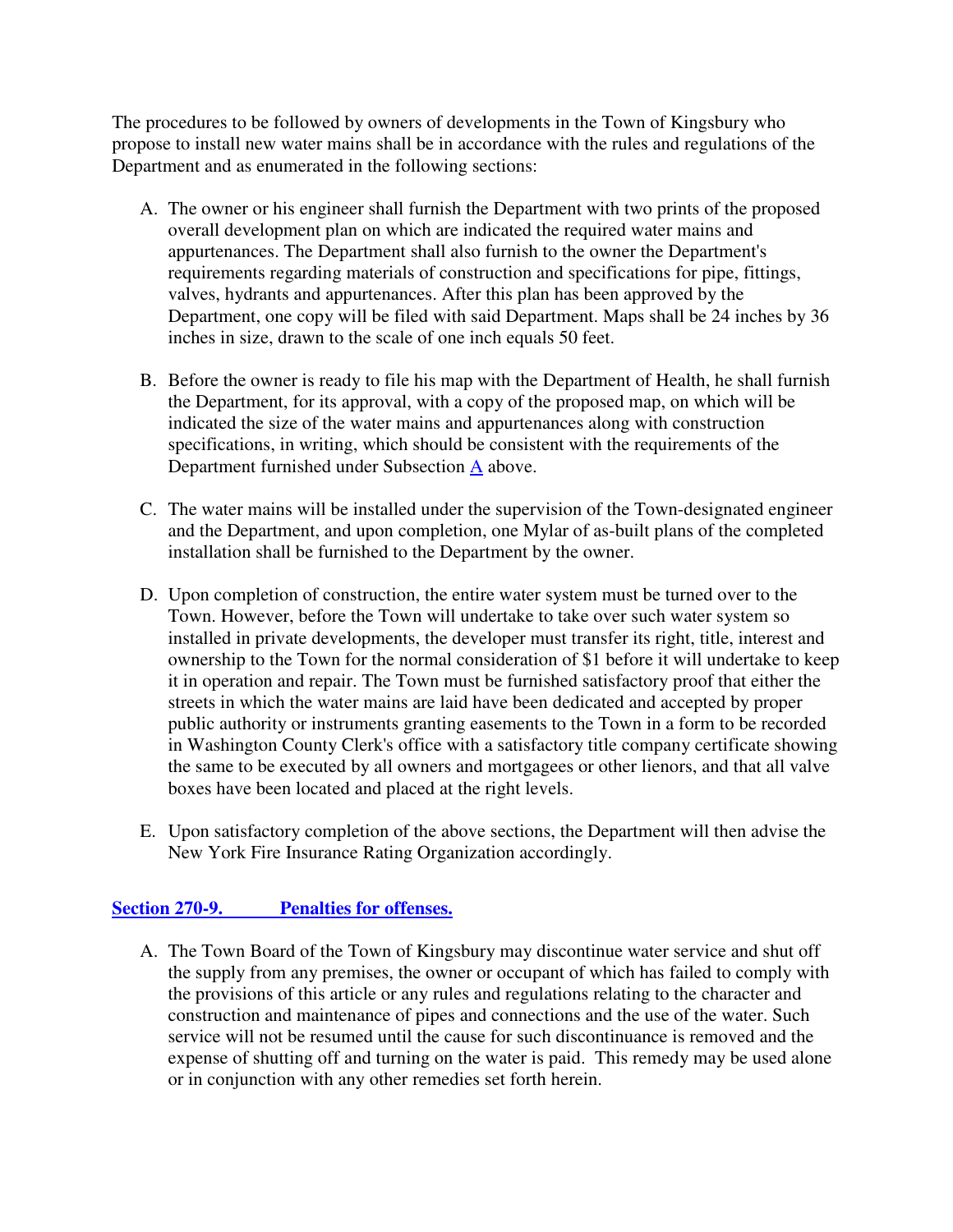- B. In addition to the remedies set forth herein, the Town Board of the Town of Kingsbury may also forward overdue and unpaid water bills to the County of Washington and request that the same be made a lien on the property and billed for payment as part of the real property tax assessments. This remedy may be used alone or in conjunction with any other remedies set forth herein.
- C. In addition to all other remedies set forth herein, noncompliance or violation of any of the provisions of this article by any person, persons, corporation or corporations, company or companies, partnership or partnerships shall be considered a violation, punishable by a maximum fine not to exceed \$250 or by imprisonment for not more than 15 days, or both. This remedy may be used alone or in conjunction with any other remedies set forth herein.
- D. In addition to all other remedies set forth herein:
	- 1. Any person convicted of tampering with, opening or breaking the seal of a water meter located within a private residence or any person taking water from the District that has not passed through a water meter within residential property may be fined up to \$250 and incarcerated for up to 15 days, or both.
	- 2. Any person convicted of tampering with, opening or breaking the seal of a water meter located within a commercial property or any person taking water from the District that has not passed through a water meter within a commercial establishment may be fined up to \$500 and incarcerated for up to 30 days, or both.
	- 3. Any person convicted of taking water from the District where there is no water meter may be fined \$500 and incarcerated for up to 30 days, or both.

# **ARTICLE II. CROSS CONNECTION CONTROL PROGRAM**

# **Section 270-20. Authority.**

This Local Law is adopted in accordance with the Municipal Home Rule Law of the State of New York, and the Town Law of the State of New York. Furthermore, it is enacted in accordance with the Federal Safe Drinking Water Act of 1974, and the statutes of the State of New York, and those certain terms, conditions and provisions of the New York State Sanitary Code, Part 5, Section 5- 1.31.

# **Section 270-21. Purpose.**

The purpose of this Local Law is to safeguard potable water supplies from potential contamination by preventing backflow from a water user's system into the public water system. It is the intent of this Local Law to recognize that there are varying degrees of hazard and to apply the principal that the degrees of protection should be commensurate with the degrees of hazard. Further, it is the intent of the Town of Kingsbury, New York, to comply with the requirements of New York State Sanitary Code, Part 5, Section 5- 1.31, which section mandates that the supplier of water protect their water system in accordance with procedures acceptable to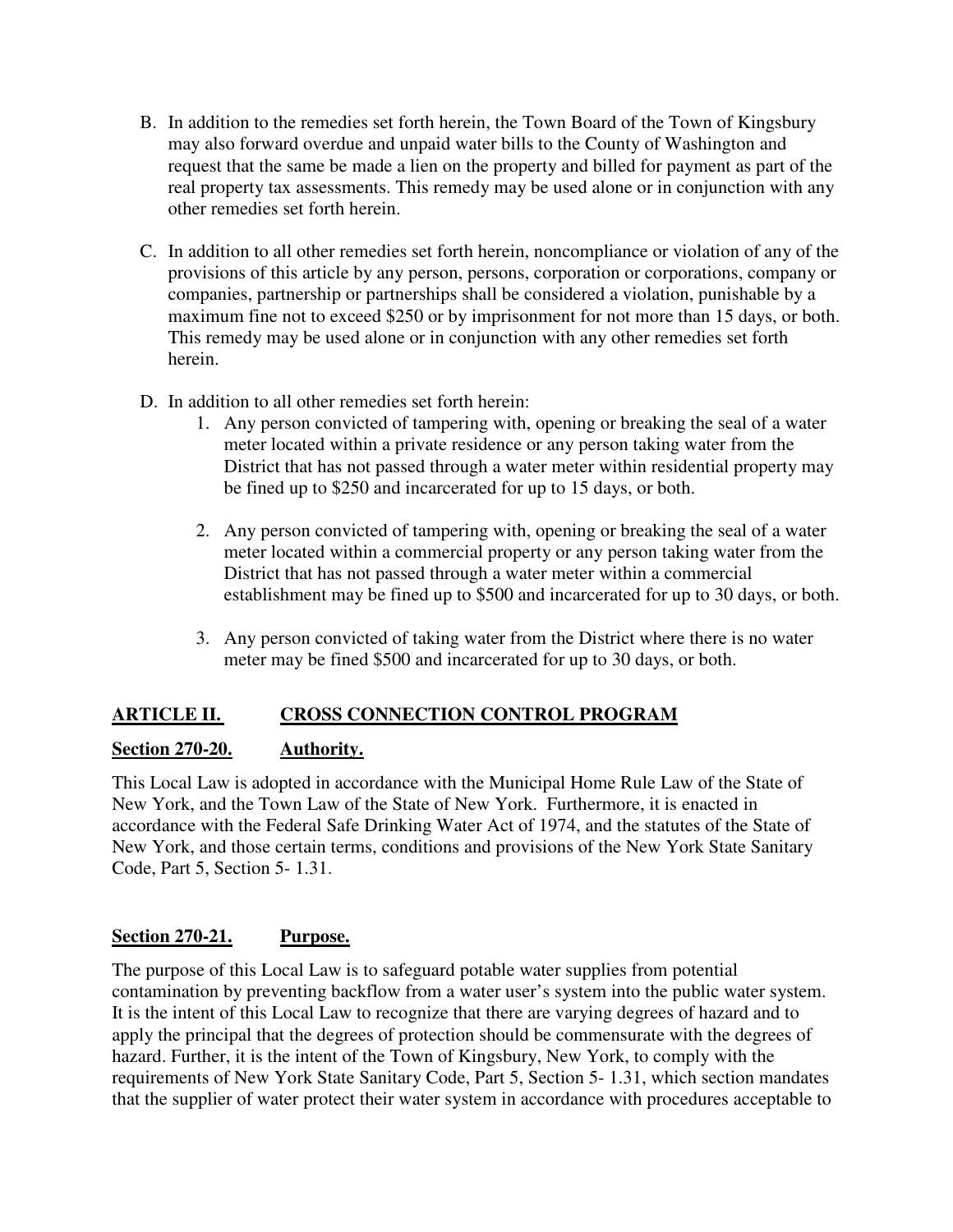the Commissioner of Health. These mandated requirements are set forth in the Cross Connection Control Manual published by the New York State Department of Health (NYSDOH), and to that extent, the terms, conditions and provisions of the New York State Sanitary Code, Part 5, Section 5-1.31, and the Cross Connection Control Manual are incorporated in this Local Law by reference as if more fully stated.

#### **Section 270-22. Responsibility.**

The Water Superintendent shall be responsible for the protection of the public potable water distribution system from contamination or pollution due to the backflow or backsiphonage of contaminants or pollutants through the water service connection. If, in the judgment of the Water Superintendent, an approved backflow device is required at the Town's water service connection to any customer's premises, the Water Superintendent, or his delegated agent, shall give notice in writing to said customer to install an approved backflow prevention device at each service connection to his premises. The customer shall, within 90 days, install such approved device, or devices, at his own expense, and failure or refusal, or inability on the part of the customer to install said device or devices within ninety (90) days, shall constitute a ground for discontinuing water service to the premises until such device or devices have been properly installed.

## **Section 270-23. Definitions.**

- A. APPROVED Accepted by the Water Superintendent as meeting an applicable specification stated or cited in this regulation, or as suitable for the proposed use. Devices must be approved by the New York State Department of Health as a complete assembly and must be installed so that the device is readily accessible for maintenance and testing, and in a location where no part of the valve will be submerged.
- B. AUXILIARY WATER SUPPLY Any water supply, on or available, to the premises other than the approved municipal public potable water supply.
- C. BACKFLOW The flow of water or other liquids, mixtures or substances, under positive or reduced pressure in the distribution pipes of a potable water supply from any source other than its intended source.
- D. BACKFLOW PREVENTER A device or means designed to prevent backflow or backsiphonage. Most commonly categorized as air gap, reduced pressure principle device, double check valve assembly, pressure vacuum breaker, atmospheric vacuum breaker, hose bibb vacuum breaker, residential dual check, double check with intermediate atmospheric vent, and barometric loop.
	- 1. AIR GAP A physical separation sufficient to prevent backflow between the freeflowing discharge end of the potable water system and any other system. Physically defined as a distance equal to twice the diameter of the supply side pipe diameter but never less than one (1) inch.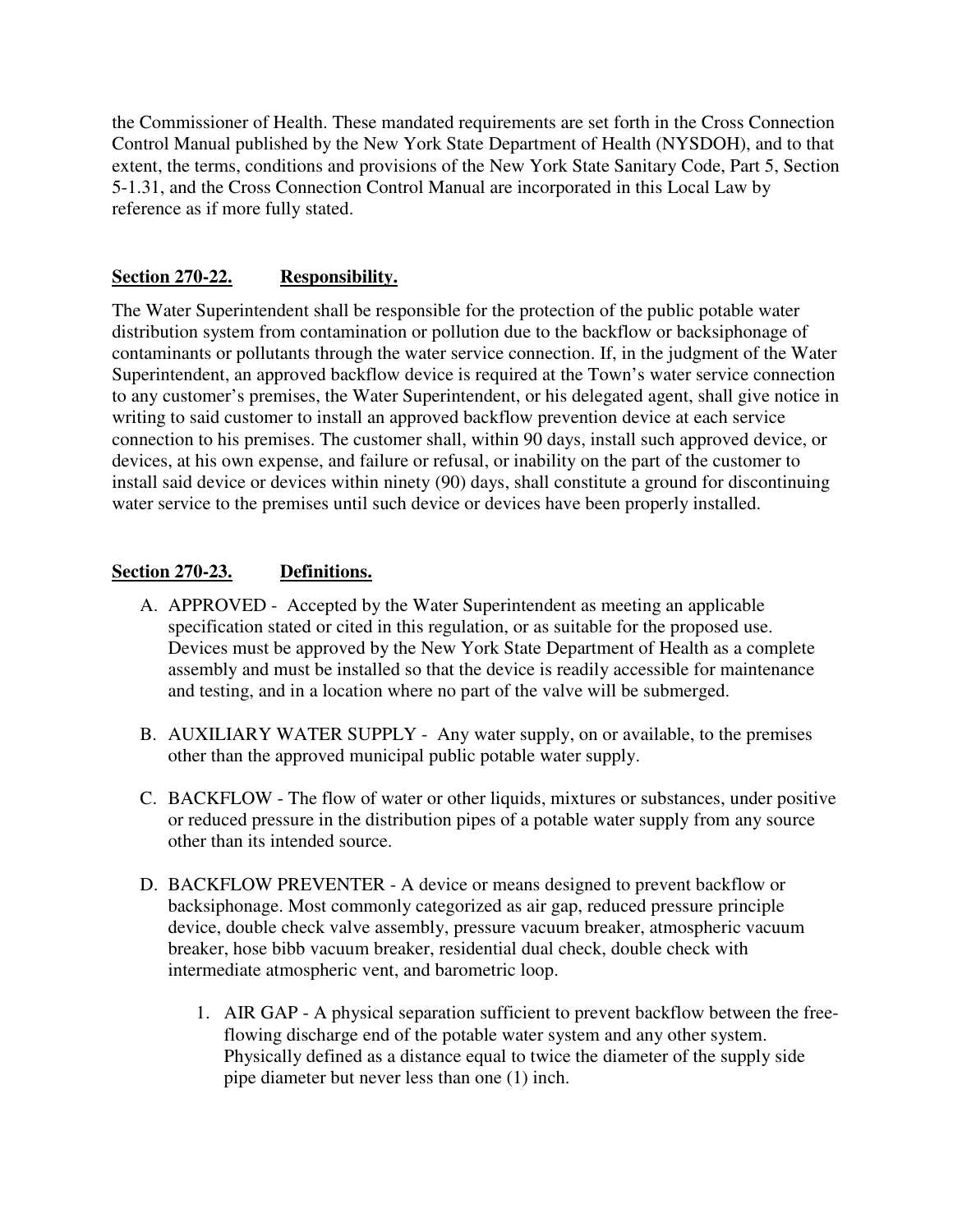- 2. ATMOSPHERIC VACUUM BREAKER A device which prevents backsiphonage by creating an atmospheric vent when there is either a negative pressure or sub-atmospheric pressure in a water system.
- 3. BAROMETRIC LOOP A fabricated piping arrangement rising at least thirty five (35) feet at its topmost point above the highest fixture it supplies. It is utilized in water supply systems to protect against backsiphonage.
- 4. DOUBLE CHECK VALVE ASSEMBLY An assembly of two (2) independently operating spring loaded check valves with tightly closing shut off valves on each side of the check valves, plus properly located test cocks for the testing of each check valve.
- 5. DOUBLE CHECK VALVE WITH INTERMEDIATE ATMOSPHERIC VENT A device having two (2) spring loaded check valves separated by an atmospheric vent chamber.
- 6. HOSE BIBB VACUUM BREAKER A device which is permanently attached to a hose bibb and which acts as an atmospheric vacuum breaker.
- 7. PRESSURE VACUUM BREAKER A device containing one or two independently operated spring loaded check valves and an independently operated spring loaded air inlet valve located on the discharge side of the check or checks. Device includes tightly closing shut-off valves on each side of the check valves and properly located test cocks for the testing of the check valve(s).
- 8. REDUCED PRESSURE PRINCIPLE BACKFLOW PREVENTER An assembly consisting of two (2) independently operating approved check valves with an automatically operating differential relief valve located between the two (2) check valves, tightly closing shut-off valves on each side of the check valves plus properly located test cocks for the testing of the check valves and the relief valve.
- 9. RESIDENTIAL DUAL CHECK An assembly of two (2) spring loaded, independently operating check valves without tightly closing shut-off valves and test cocks. Generally employed immediately downstream of the water meter to act as a containment device.
- E. BACKPRESSURE A condition in which the owners system pressure is greater than the suppliers system pressure.
- F. BACKSIPHONAGE The flow of water or other liquids, mixtures or substances into the distribution pipes of a potable water supply system from any source other than its intended source caused by the sudden reduction of pressure in the potable water supply system.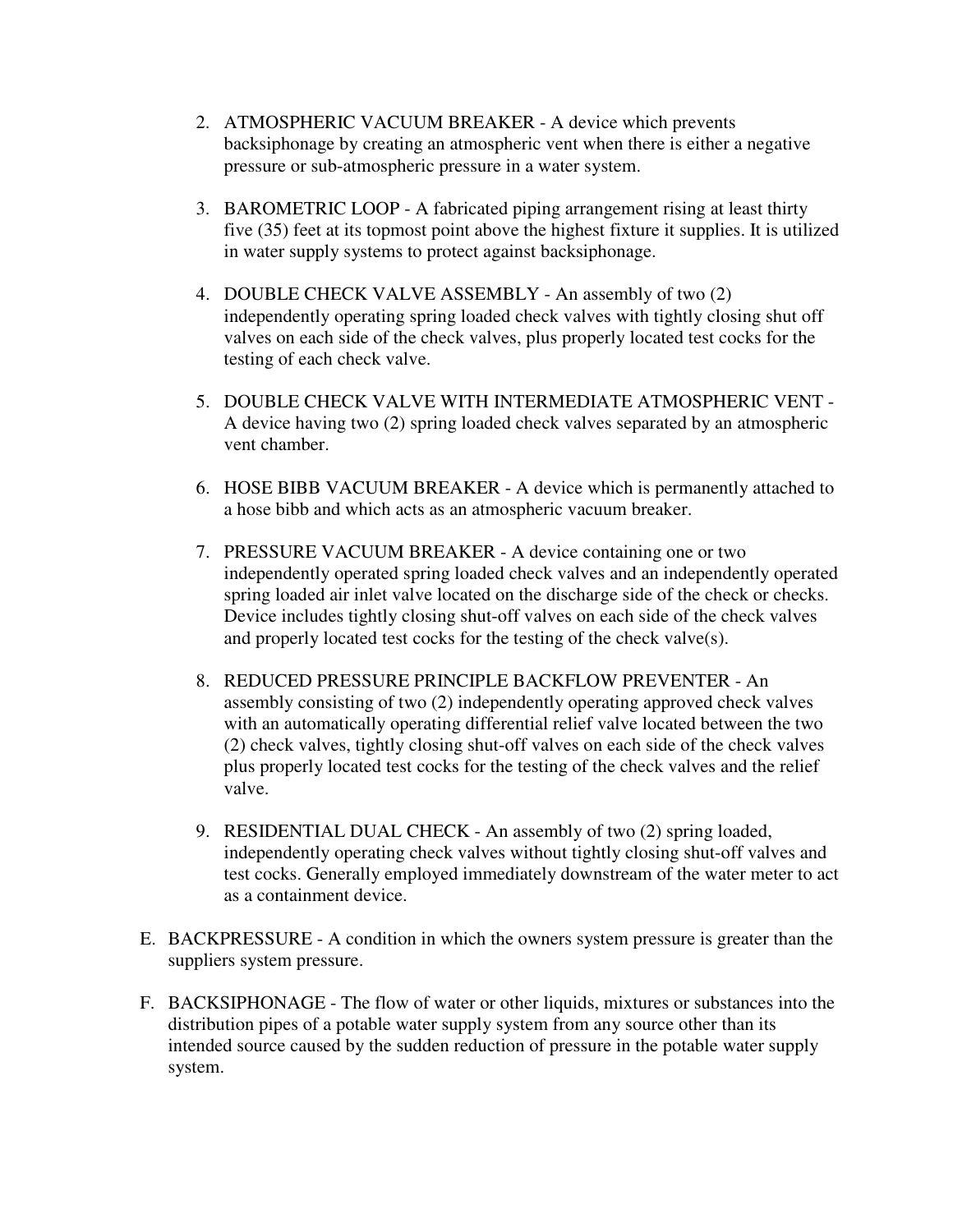- G. COMMISSION The State of New York Department of Health Control Commission.
- H. CONTAINMENT A method of backflow prevention which requires a backflow preventer at the water service entrance
- I. CONTAMINANT A substance that will impair the quality of the water to a degree that it creates a serious health hazard to the public leading to poisoning or the spread of disease.
- J. CROSS CONNECTION Any actual or potential connection between the public potable water supply and a source of contamination or pollution
- K. DEPARTMENT Town of Kingsbury Water Department.
- L. FIXTURE ISOLATION A method of backflow prevention in which a backflow preventer is located to correct a cross connection at an in-plant location rather than at a water service entrance.
- M. OWNER Any person who has legal title to, or license to operate or habitat in, a property upon which a cross connection inspection is to be made or upon which a cross connection is present.
- N. PERSON Any individual, partnership, company, public or private corporation, political subdivision or agency of the State, agency or instrumentality or the United States or any other legal entity
- O. PERMIT A document issued by the Department which allows the use of a backflow preventer.
- P. POLLUTANT A foreign substance, that if permitted to get into the public water system, will degrade its quality so as to constitute a moderate hazard, or impair the usefulness or quality of the water to a degree which does not create an actual hazard to the public health but which does adversely and unreasonably effect such water for domestic use.
- Q. WATER SERVICE ENTRANCE That point in the Owner's water system beyond the sanitary control of the District; generally considered to be the outlet end of the water meter and always before any unprotected branch.
- R. RESPONSIBLE MUNICIPAL OFFICIAL the Water Superintendent, or his delegated representative, is invested with the authority and responsibility for the implementation of a cross connection control program and for the enforcement of the provisions of the Local Law.

## **Section 270-24. Administration.**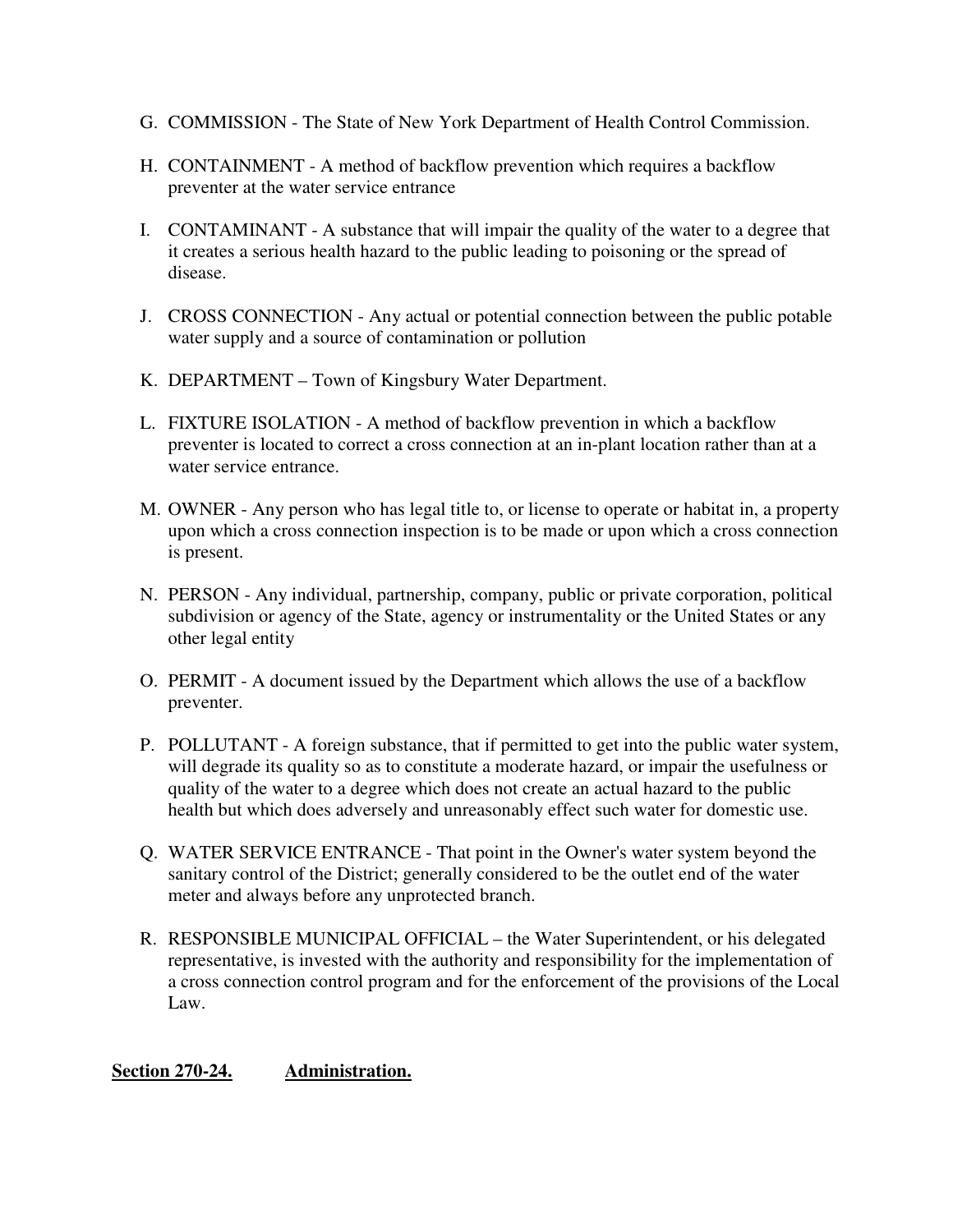- A. The Department will operate a cross connection control program, to include the keeping of necessary records, which fulfills the requirements of the Commission's Cross Connection Regulations and is approved by the Commission.
- B. The Owner shall allow his property to be inspected for possible cross connections and shall follow the provisions of the Department's program and the Commission's Regulations if a cross connection is permitted.
- C. If the Department requires that the public supply be protected by containment, the Owner shall be responsible for water quality beyond the outlet end of the containment device and should utilize fixture outlet protection for that purpose. He may utilize public health officials, or personnel from the Department, or their delegated representatives, to assist him in the survey of his facilities and to assist him in the selection of proper fixture outlet devices, and the proper installation of these devices.

## Section 270-25. Requirements.

- A. Department
	- 1. On new installations, the Department will provide onsite evaluation and/or inspection of plans in order to approve the backflow preventer, if any, that will be required, and will issue permit. The Owner shall submit proof of installation and testing results verifying that the backflow preventer was installed properly and is functioning. In any case, a minimum of a dual check valve will be required in any new construction.
	- 2. For premises existing prior to the start of this program, the Department will perform evaluations and inspections of plans and/or premises and inform the Owner by letter of any corrective action deemed necessary, the method of achieving the correction, and the time allowed for the correction to be made. Ordinarily, ninety (90) days will be allowed, however, this time period may be shortened depending upon the degree of hazard involved and the history of the device(s) in question.
	- 3. The Department will not allow any cross connection to remain unless it is protected by an approved backflow preventer for which a permit has been issued and which will be regularly tested to insure satisfactory operation.
	- 4. The Department shall inform the Owner by letter, of any failure to comply, by the time of the first re-inspection. The Department will allow an additional fifteen (15) days for the correction. In the event the Owner fails to comply with the necessary correction by the time of the second re-inspection, the Department will inform the Owner by letter, that the water service to the Owner's premises will be terminated within a period not to exceed five (5) days. In the event that the Owner informs the Department of extenuating circumstances as to why the correction has not been made, a time extension may be granted by the Department but in no case will exceed an additional thirty (30) days.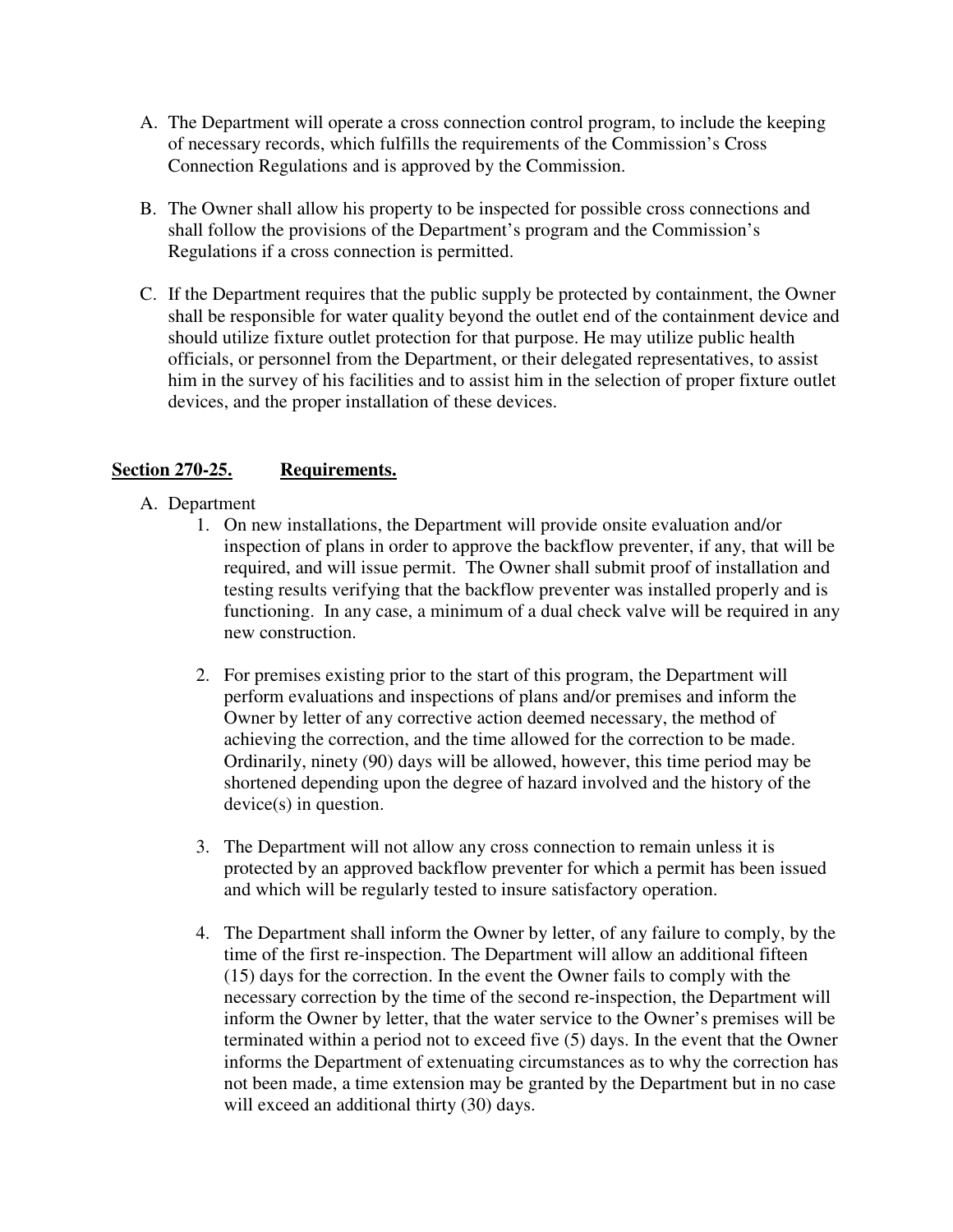- 5. If the Department determines at any time that a serious threat to the public health exists, the water service will be terminated immediately.
- 6. The Department shall have on file, a list of Private Contractors who are certified backflow device testers. All charges for these tests will be paid by the Owner of the building or property.
- 7. The Department will begin initial premise inspections to determine the nature of existing or potential hazards, following the approval of this program by the Commission, during the calendar year. The initial focus will be on high hazard industries and commercial premises.

#### B. Owner

- 1. The Owner shall be responsible for the elimination or protection of all cross connections on his premises.
- 2. The Owner, after having been informed by a letter from the Department, shall at his expense, install, maintain, and test, or have tested, any and all backflow preventers on his premises.
- 3. The Owner shall correct any malfunction of the backflow preventer which is revealed by periodic testing.
- 4. The Owner shall inform the Department of any proposed or modified cross connections and also any existing cross connections of which the Owner is aware but has not been found by the Department.
- 5. The Owner shall not install a bypass around any backflow preventer unless there is a backflow preventer of the same type on the bypass. Owners who cannot shut down operation for testing of the device(s) must supply additional devices necessary to allow testing to take place.
- 6. The Owner shall install backflow preventers in a manner approved by the Department.
- 7. The Owner shall install only backflow preventers approved by the Department or the Commission.
- 8. Any Owner having a private well or other private water source, must have a permit if the well or source is cross connected to the Department's system. Permission to cross connect may be denied by the Department. The Owner may be required to install a backflow preventer at the service entrance if a private water source is maintained, even if it is not cross connected to the Department's system.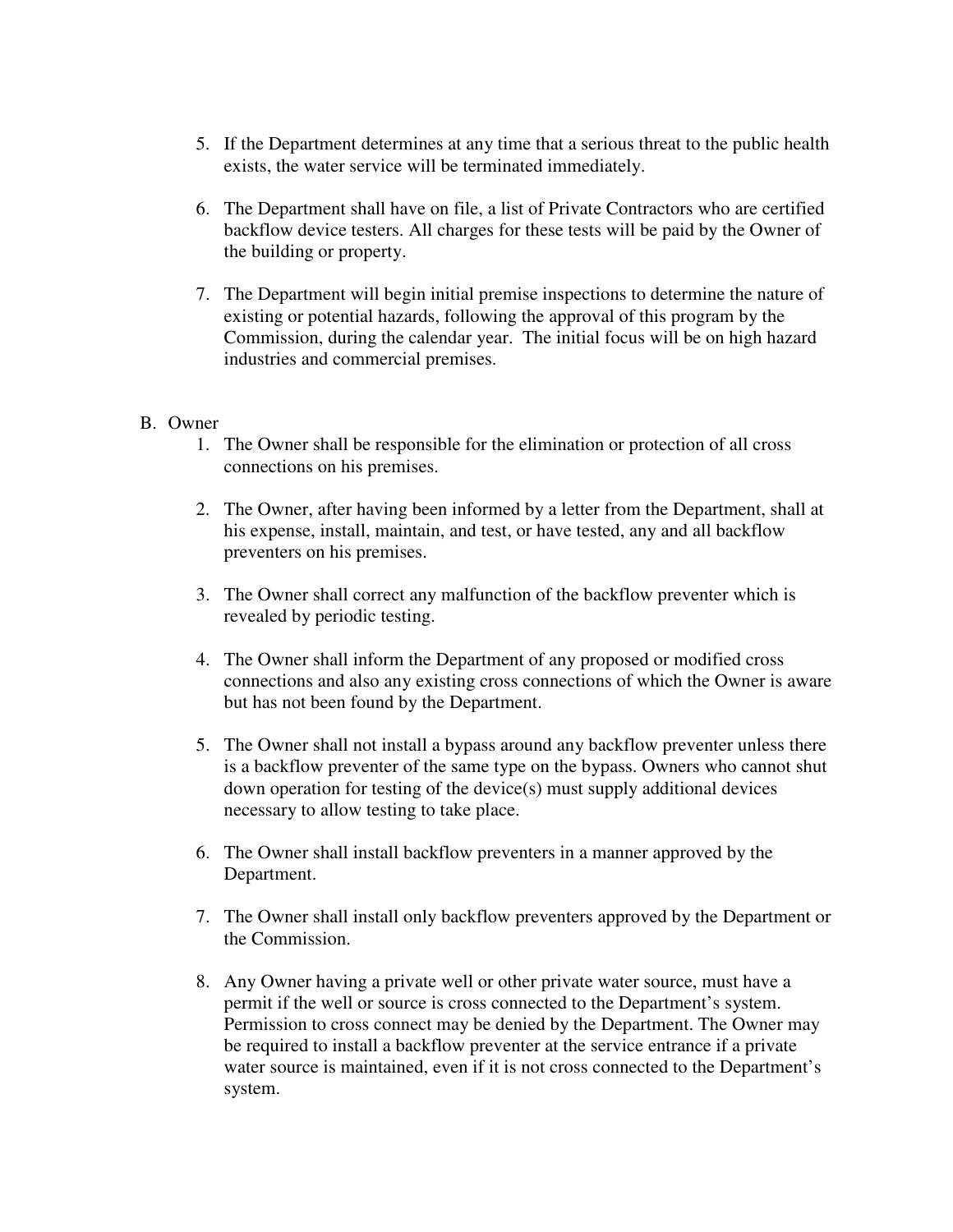- 9. In the event the Owner installs plumbing to provide potable water for domestic purposes which is on the Department's side of the backflow preventer, such plumbing must have its own backflow preventer installed.
- 10. The Owner shall be responsible for the payment of all fees for permits, annual device testing, retesting in the case that the device fails to operate correctly, and second re-inspections for non-compliance with Department or Commission requirements.

## **Section 270-26. Degree of Hazard.**

The Department recognizes the threat to the public water system arising from cross connections. All threats will be classified by degree of hazard and will require the installation of approved reduced pressure principle backflow prevention devices or double check valves.

#### **Section 270-27. Permits.**

The Department shall not permit a cross connection within the public water supply system unless it is considered necessary and that it cannot be eliminated.

- A. Cross connection permits that are required for each backflow prevention device are obtained from the Department. The Testing Fee, as provided for in this Chapter, will be charged for the initial permit and Re-testing Fee, as provided for in this Chapter, will be charged for the renewal of each permit.
- B. Permits shall be renewed every five years and are non-transferable. Permits are subject to revocation and become immediately revoked if the Owner should so change the type of cross connection or degree of hazard associated with the service.
- C. A permit is not required when fixture isolation is achieved with the utilization of a nontestable backflow preventer.

## **Section 270-28. Existing in-use backflow prevention devices.**

Any existing backflow preventer shall be allowed by the Department to continue in service unless the degree of hazard is such as to supersede the effectiveness of the present backflow preventer, or result in an unreasonable risk to the public health. Where the degree of hazard has increased, as in the case of a residential installation converting to a business establishment, any existing backflow preventer must be upgraded to an Approved device.

## **Section 270-29. Periodic Testing.**

A. All backflow preventers shall be tested and inspected at least annually.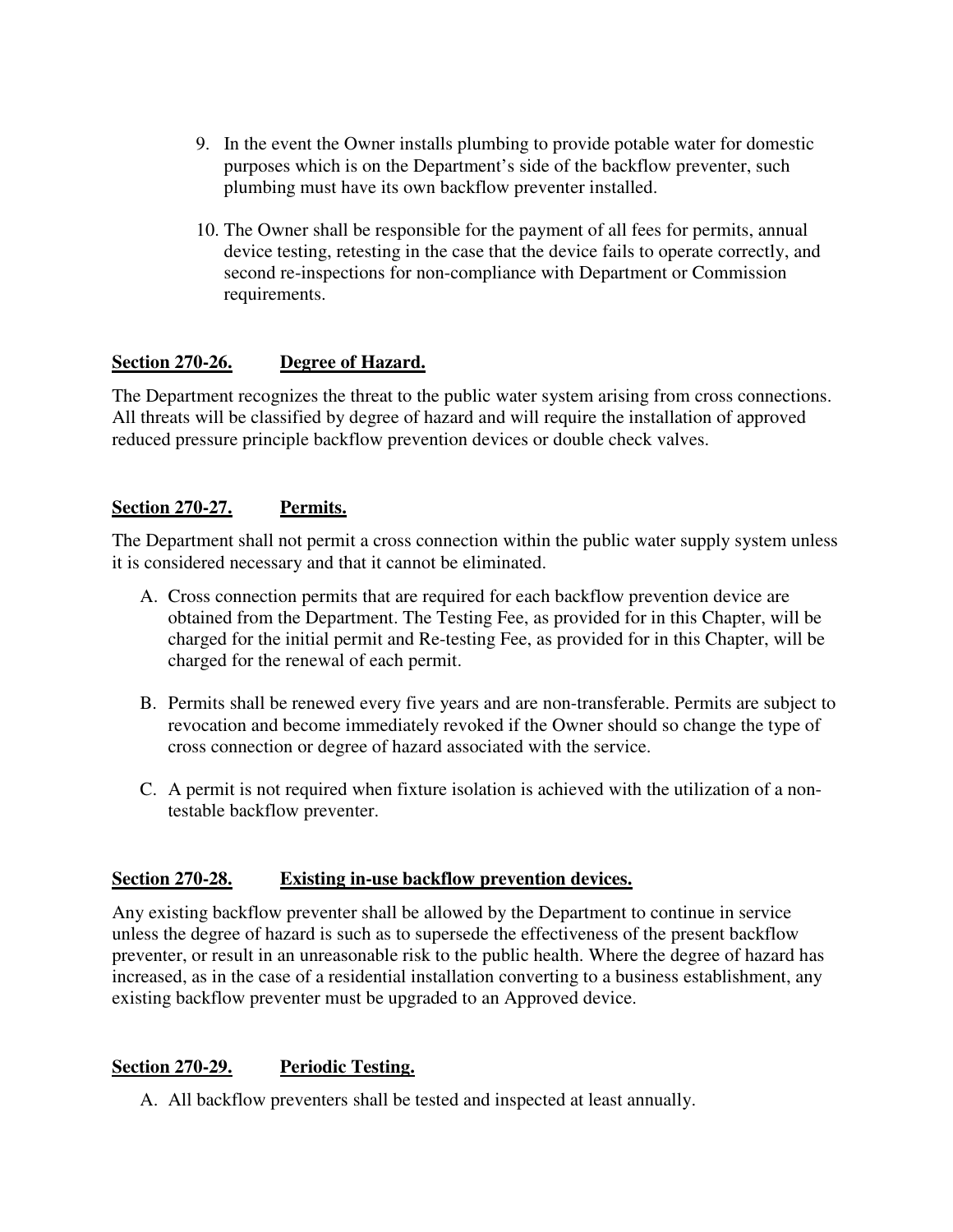- B. Periodic testing shall be performed by a certified tester. This testing will be done at the Owner's expense.
- C. Any backflow preventer which fails during a periodic test will be repaired or replaced. When repairs are necessary, upon completion of the repair the device will be re-tested at owner's expense to insure correct operation. High hazard situations will not be allowed to continue unprotected if the backflow preventer fails the test and cannot be repaired immediately. In other situations, a compliance date of not more than thirty (30) days after the test date will be established. The Owner is responsible for spare parts, repair tools, or a replacement device. Parallel installation of two (2) devices is an effective means of the Owner insuring that uninterrupted water service during testing or repair of devices and is strongly recommended when the Owner desires such continuity.
- D. Backflow prevention devices will be tested more frequently than specified in A. above, in cases where there is a history of test failures and the Department feels that due to the degree of hazard involved, additional testing is warranted. Cost of the additional tests will be borne by the Owner.

## **Section 270-30. Records and Reports.**

- A. Records. The Department will initiate and maintain the following:
	- 1. Master files on customer cross connection tests and/or inspections.
	- 2. Master files on cross connection permits.
	- 3. Copies of permits and permit applications.
	- 4. Copies of lists and summaries supplied to the Commission.
- B. Reports. The Department will submit the following to the Commission:
	- 1. Initial listing of low hazard cross connections to the State.
	- 2. Initial listing of high hazard cross connections to the State.
	- 3. Annual update lists of items 1 and 2 above.
	- 4. Annual summary of cross connection tests and/or inspections to the State.

#### **Section 270-31. Fees and Charges.**

The Town Board shall, by resolution thereof, establish and amended from time to time all fees required by this Chapter. Upon resolution by the Town Board, the Department will publish a list of fees or charges for the following services or permits: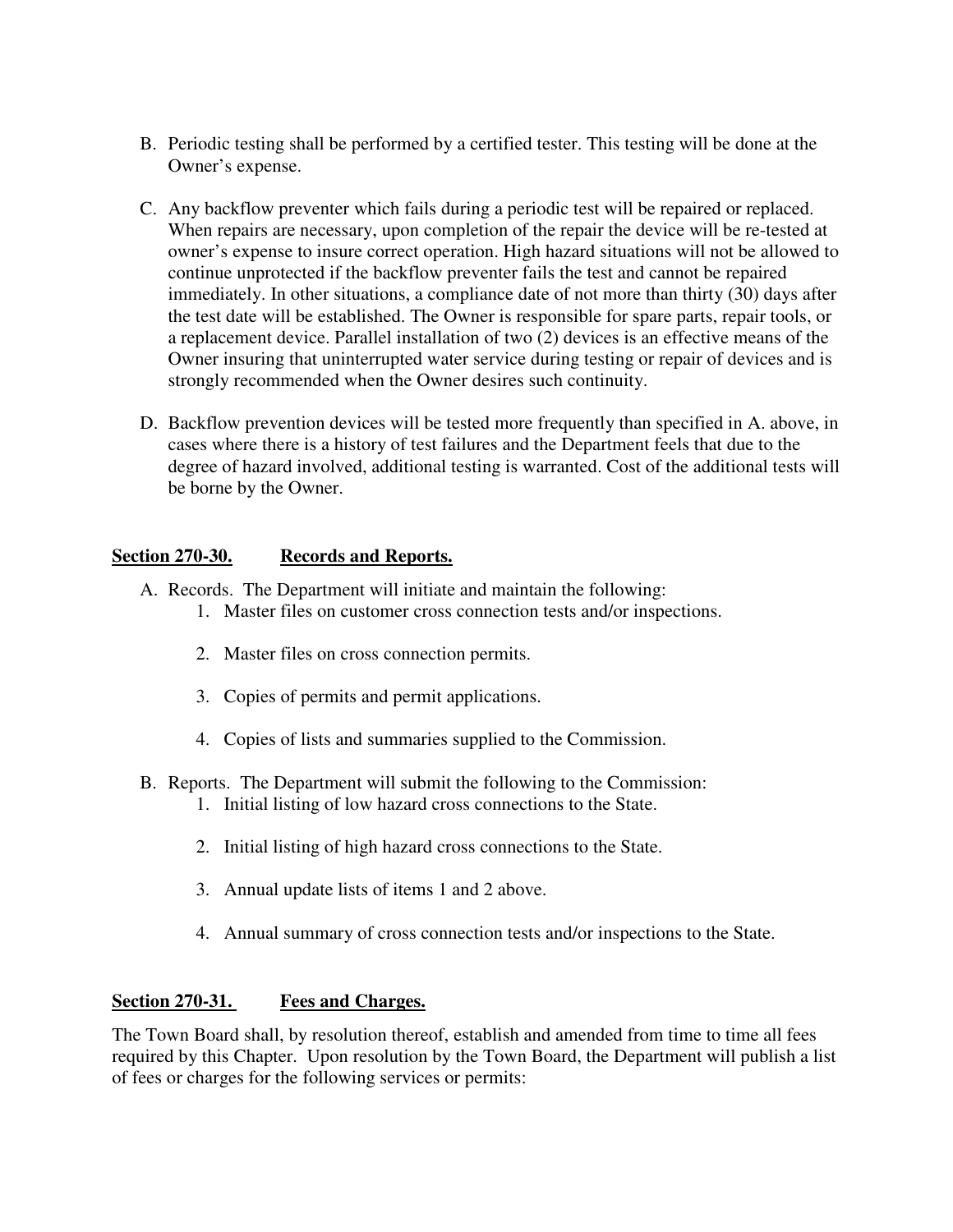- A. Testing fees
- B. Re-testing fees
- C. Fee for re-inspection
- D. Charges for after-hours inspections or tests.

#### **Section 270-32. Violations and Penalties.**

- A. Noncompliance; Discontinuance of Service
	- 1. Delivery of water to the premises of any Owner may be discontinued by the Department if any preventative device required by this Local Law has not been installed, inspected, tested and maintained or is defective or has been removed or bypassed.
	- 2. Emergency Discontinuance. Delivery of water shall be discontinued immediately and without notice to the Owner if the Department or Commission determines that:
		- a. The Town water supply is being contaminated or is in immediate danger of contamination;
		- b. A preventative devise required by this Local Law has not been installed or is defective or has been removed or bypassed; and
		- c. The Owner cannot be immediately located.
	- 3. Delivery of water shall not be resumed until any preventative device required by this Local Law and approved by the Department has been properly installed or until conditions at the consumer's premises causing the contamination danger or contamination have been abated or corrected to the satisfaction of the Department.

#### B. Notice.

- 1. All notices sent in accordance with this Local Law shall state the following:
	- a. The conditions or defects which must be corrected;
	- b. The manner in which the stated conditions or defects are to be corrected; and
	- c. The date on or after which delivery of water will be discontinued and which shall not be fewer than fifteen (15) days nor more than ninety (90) days following the date of delivery of mailing of the notice. The Department may grant the Owner an extension of an additional period not to exceed ninety (90) days if he determines the Owner has exercised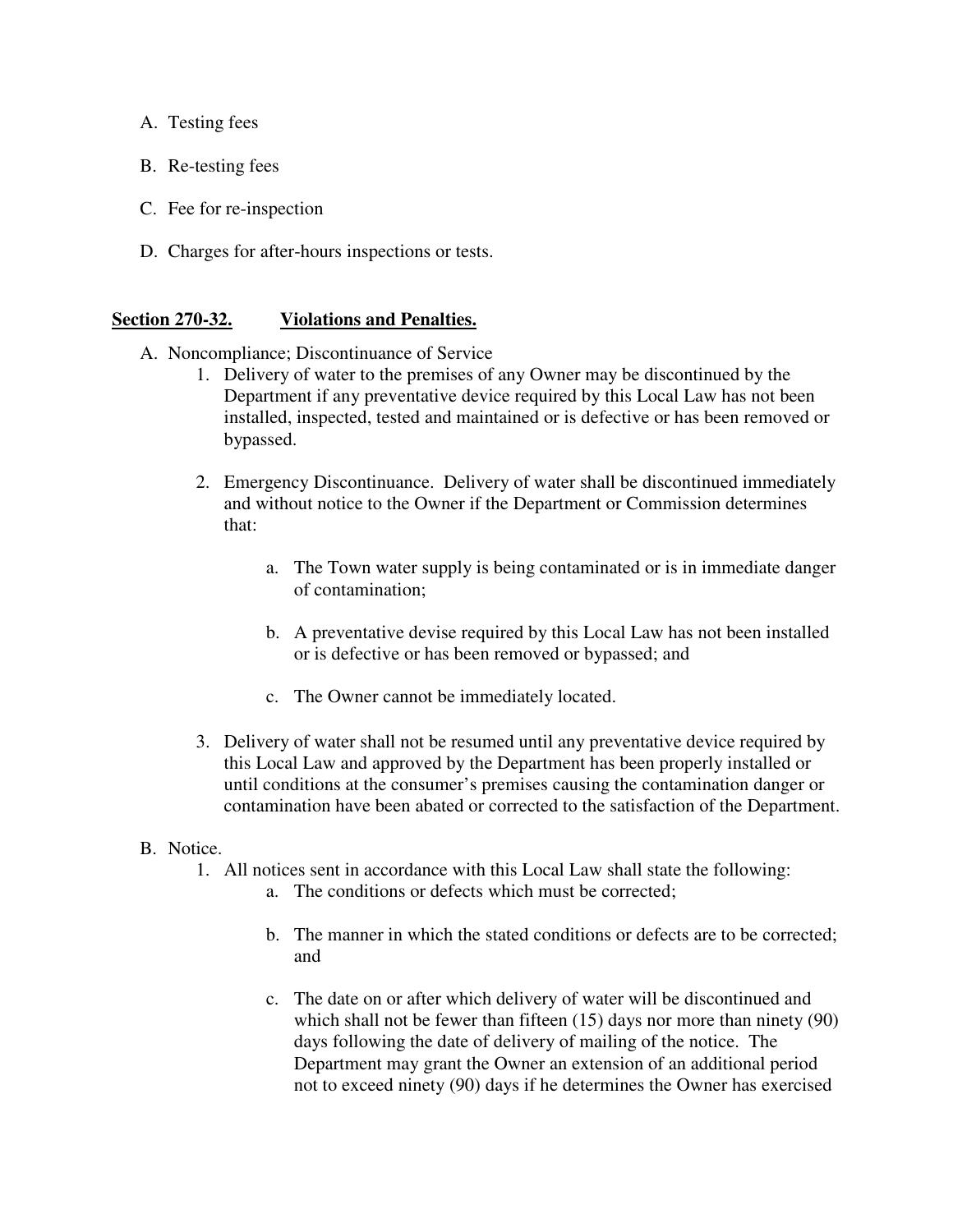due diligence, but has been unable to comply with all of the requirements contained in the notice within the time originally allowed.

- 2. The notice shall be given by delivering the same to the Owner, the manager or agent thereof or to any person in charge of or employed in the place of business of the owner; or, if the consumer has no place of business, then at the place of residence of the Owner, if known, or by leaving the notice at either the place of business or the property. If the Owner cannot be located, service of the notice shall be mailed, postage paid, addressed to the owner at the place of business or address set for in the application of owner for water service in the records of the Town.
- C. If any facility served by a water system denies the Department access to their premises for the purposes of determining if protection of the public water system is necessary, then the maximum protection condition shall be imposed with the requirement that the number of devices shall equal the number of service lines.
- D. The following penalties shall be applicable for a violation of this Local Law:
	- 1. Failure to install the appropriate backflow prevention device within a prescribed timeframe after first notice: \$250.00
	- 2. Failure to install the appropriate backflow prevention device within prescribed timeframes after second notice: Termination of service
	- 3. Failure to at least annually test the backflow prevention device: \$300.00 and/or termination of water service
	- 4. Failure to replace or repair a backflow prevention device as required: \$1,000.00 and/or termination of water service

# **SECTION 4. SEVERABILITY.**

If any clause, sentence, paragraph, subdivision, section, or part of this law or the application thereof to any person, individual, corporation, firm, partnership, entity, or circumstance shall be adjudged by any court of competent jurisdiction to be invalid or unconstitutional, such order or judgment shall not affect, impair or invalidate the remainder thereof, but shall be confined in its operation to the clause, sentence, paragraph, subdivision, section, or part of this law, or in its application to the person, individual, corporation, firm, partnership, entity, or circumstance directly involved in the controversy in which such order or judgment shall be rendered.

# **SECTION 5. EFFECTIVE DATE.**

This Local Law shall take effect upon filing with the New York State Department of State.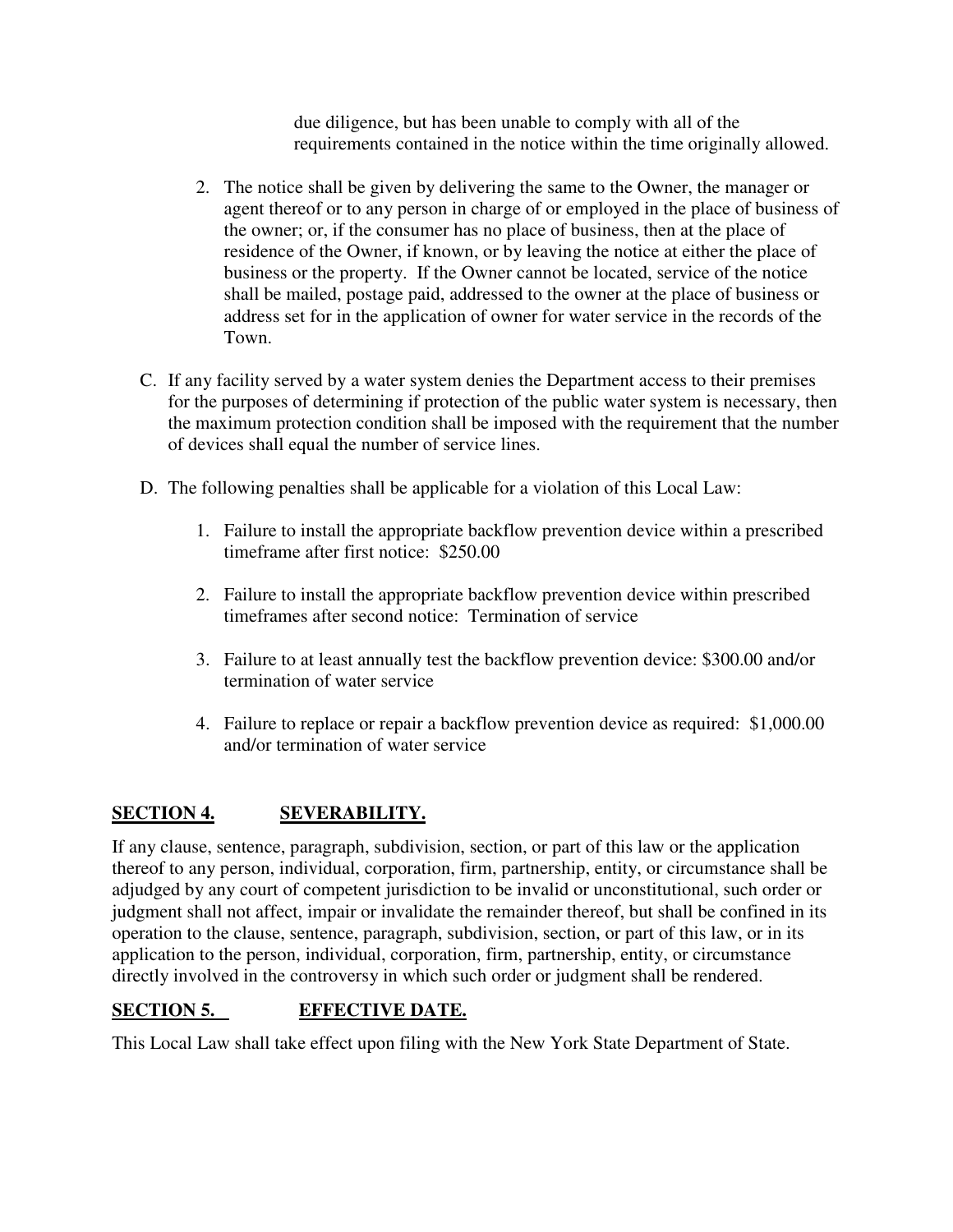#### **TOWN BOARD OF THE TOWN OF KINGSBURY COUNTY OF WASHINGTON, STATE OF NEW YORK**

Resolution No. 11 of 2015

Adopted November 23, 2015

Introduced by Councilman Doyle

who moved its adoption

Seconded by Councilman Freebern

#### **RESOLUTION ADOPTING PROPOSED LOCAL LAW**

#### **AMENDING CHAPTER 270, WATER, OF**

#### **THE CODE OF THE TOWN OF KINGSBURY**

**WHEREAS**, pursuant to Section 10 of Municipal Home Rule Law the Town Board of the Town of Kingsbury (the "Town") has the authority to adopt local laws amending the Local Law governing water of the Town of Kingsbury and the Code of the Town of Kingsbury; and

**WHEREAS**, the Town Board having consulted with the Water Department and after due deliberation, finds and determines that it is imperative to update and completely revise the regulations governing water connections and the water supply systems of the residents of the Town of Kingsbury; and

**WHEREAS**, in order to accomplish said intent, found it necessary to amend certain sections of the Water Local Law of the Town of Kingsbury contained in Chapter 270 of the Code of the Town of Kingsbury as it applies to regulating the water supply systems as necessary and appropriate; and

**WHEREAS,** the Town Board scheduled a public hearing to be held before the Town Board on November 23, 2015 at 7:05 p.m. at the Offices of the Town of Kingsbury, 210 Main Street, Hudson Falls, New York, to hear all interested parties regarding the adoption of a proposed Local Law regulating water district regulations contained in Chapter 270 of the Code of the Town of Kingsbury; and

 **WHEREAS,** notice of said public hearing was duly posted and then published in *The Post Star*, the official newspaper of the Town, on November 16, 2015 pursuant to and in conformance with Section 20 of the Municipal Home Rule Law; and

 **WHEREAS,** said public hearing was duly held and all parties in attendance were permitted an opportunity to speak on behalf of or in opposition to the proposed Local Law; and

 **WHEREAS**, pursuant to the State Environmental Quality Review Act ("SEQRA"), as codified under 6 NYCRR Part 617 et. seq., the adoption of the proposed Local Law is a Type II action, whereby no further environmental review of the action is required.

**NOW, THEREFORE BE IT**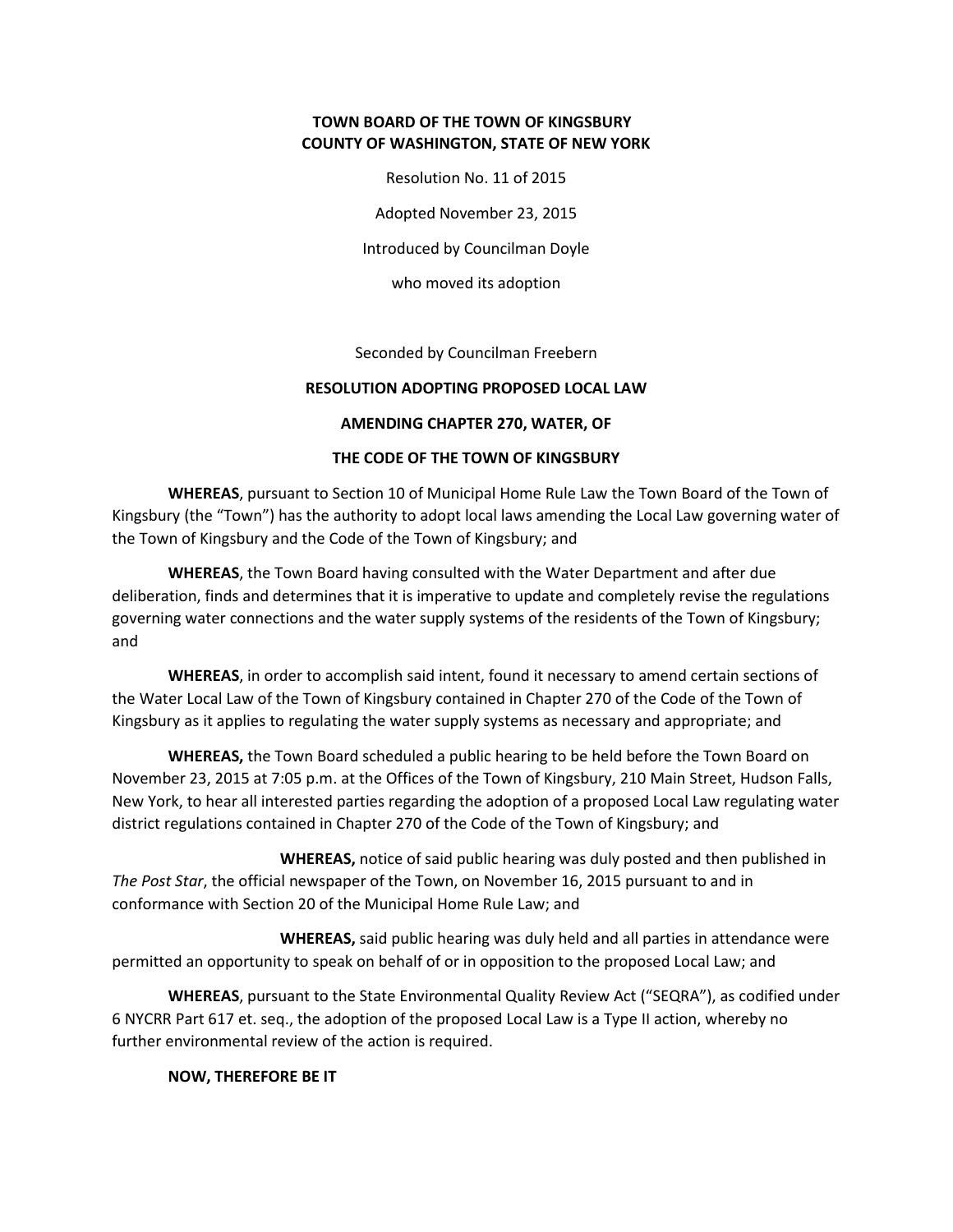**RESOLVED**, the Board, upon due deliberation of the proposed Local Law and the comments presented at the public hearing, finds that the adoption of the same shall be in the best interests of the Town and protects the public health, safety and welfare. The proposed Local Law is designed to regulate the construction, use, operation and maintenance of water supply systems in the Town of Kingsbury; and be it further

**RESOLVED**, the proposed Local Law is hereby adopted, copies of which are attached hereto and made a part hereof; and be it further

**RESOLVED**, the Clerk is hereby instructed to file a certified copy of the Local Law in the Office of the Secretary of State; and be it further

**RESOLVED**, the Law shall take effect upon its filing with the Office of the Secretary of State; and be it further

**RESOLVED**, this resolution shall take effect immediately.

PRESENT:

James T. Lindsay, Supervisor

Henry C. Freebern, Councilman

Richard J. Doyle, Councilman

ABSENT:

William Collins, Councilman

Paul Bromley, Councilman

{Seal}

AYES: 3

NAYES: 0

ABSENT: 2 Cynthia A. Bardin, Town Clerk

Town of Kingsbury

#### **FEE SCHEDULE AS ESTABLISHED BY RESOLUTION**

**Rates**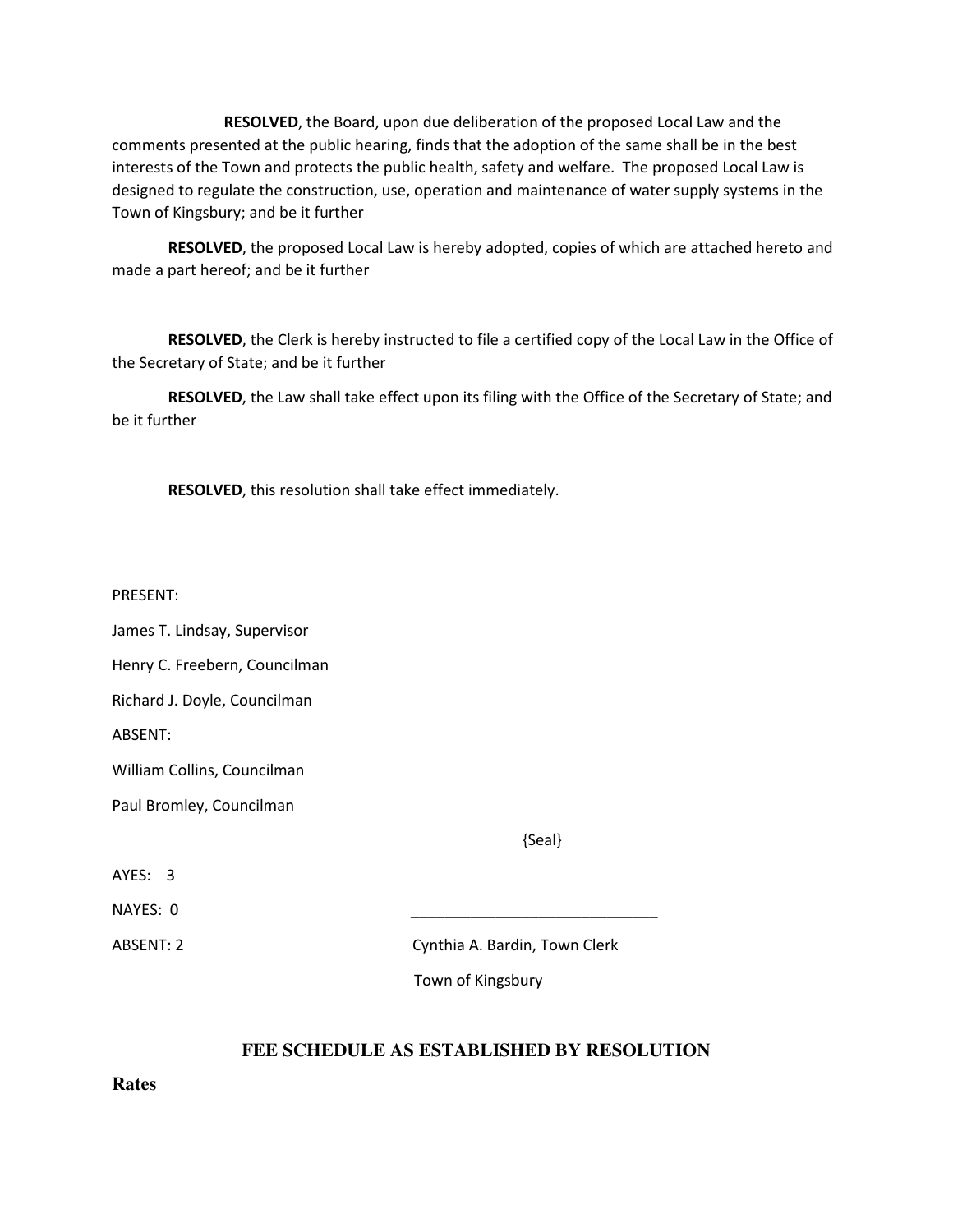# Residential -

0-10,000 Gallons \$50.00 minimum, plus \$2.75 for each 1,000 gallons.

Per Quarter

Commercial -

0-10,000 Gallons \$62.50 minimum, plus \$2.75 for each 1,000 gallons. Per Month Apartment buildings and multiple dwelling residential units having and more than 4 residential units owners shall be billed an additional \$7.25 per residential unit.

## **Tapping Fee Schedule**

| <b>Size</b>                            | Fee with Meter | Fee Meter Only |
|----------------------------------------|----------------|----------------|
| <sup>3</sup> / <sub>4</sub> inch Short | \$770          | \$250          |
| $\frac{3}{4}$ inch Long                | \$1,230        | \$250          |
| 1 inch Short                           | \$910          | \$385          |
| 1 inch Long                            | \$1,380        | \$385          |
| $1\frac{1}{2}$ inch Short              | \$1,150        | \$550          |
| $1\frac{1}{2}$ inch Long               | \$1,800        | \$550          |
| 2 inch Short                           | \$1,575        | \$675          |
| 2 inch Long                            | \$2,200        | \$675          |

#### **Service Fees**

| Service turn-off | \$25.00 |
|------------------|---------|
| Service turn-on  | \$25.00 |
| Meter testing    | \$25.00 |

#### **Cross-Connection Service Fees**

Testing fees Re-testing fee Fee for re-inspection Charges for after-hours inspections or tests.

Supervisor Lindsay and Code Enforcement Officer Ross Cortese met with Village Mayor John Barton to discuss services the Washington County Planning Department could provide for the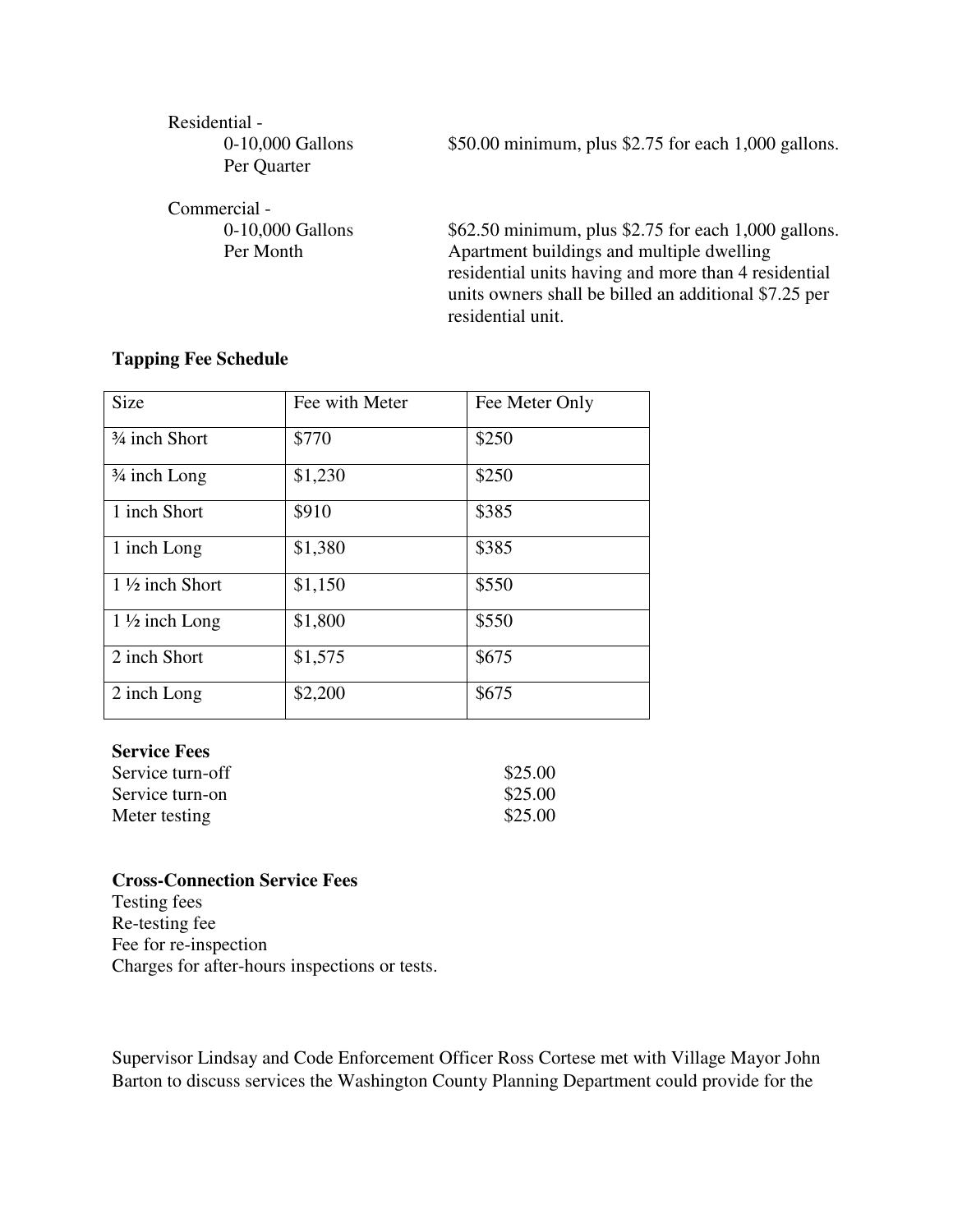Town and Village. After discussion Supervisor Lindsay stated we should have more information by the next Board meeting.

Supervisor Lindsay reported Judge Mike Keenan is working on a plan for a single judge for the Town and the Village. As of April 1, 2016 the Village will no longer have a Court, the Town will handle all Court cases.

Supervisor Lindsay stated Councilman Bromley was not in attendance of tonight's meeting because he was working at 6 Michigan Street. He also stated that Councilman Bromley is spending a lot of time on the renovation and construction of the New Town Hall. Supervisor Lindsay reported the blacktopping is complete and the trim on the exterior of the building is complete. The windows will be installed and hopefully with decent weather the exterior work will be complete and work can continue inside. The outside door on the cellar will be installed today. Supervisor hopes we can start moving records into the basement by mid – December; with completion of the Town Hall by the end of January.

Town Clerk expressed her concern with the upcoming County/Town Tax Collection. The bills will be addressed for payment at 6 Michigan Street. It is possible the New Town Hall will not be complete by January 4, 2016; the first day of the tax collection. After discussion the Town Clerk has agreed to contact Washington County Real Property to request the tax bills not be sealed. If necessary the Town can include an enclosure with the bill with information for the taxpayers.

Councilman Doyle asked Code Enforcement Ross Cortes if East Side was still operating. Cortes reported they are still operating. Attorney Meyer reported he had received a notice that the Workman's Compensation had lapsed at East Side. During a discussion it was determined that it is possible there are no employees at East Side, if so no Workman's Compensation would be necessary. Attorney Meyer commented the Liability Insurance is up to date; he has not received notification otherwise.

Supervisor Lindsay reported Dog Control is going well.

Supervisor Lindsay reported that Highway Superintendent Michael Graham has blacktopped the parking lots at the New Town Hall and the Town Line Road project has been completed.

Supervisor Lindsay reported that Wheelabrator has applied for a modification in their permitting. Wheelabrator would like to burn sludge from the Glens Falls Sewer Treatment Plant. Supervisor commented it should be no problem; even the DEC does not view it as a problem.

Supervisor Lindsay reported a representative from NYS will come to review our Tax Cap Capulation. The State makes sure everything is correct. Attorney Meyer commented we should speak to them about the Dix Avenue Drive-In property.

Supervisor Lindsay announced on December 14, 2015 at 9 a.m. there will be a meeting discussing non-point pollution with Beth Gillis of the Lake Champlain Regional Planning at the Kingsbury Town Hall. Supervisor Lindsay would like Michael Graham, Superintendent of Highways, Code Enforcement Ross Cortese and Supervisor Elect Dana Hogan to attend.